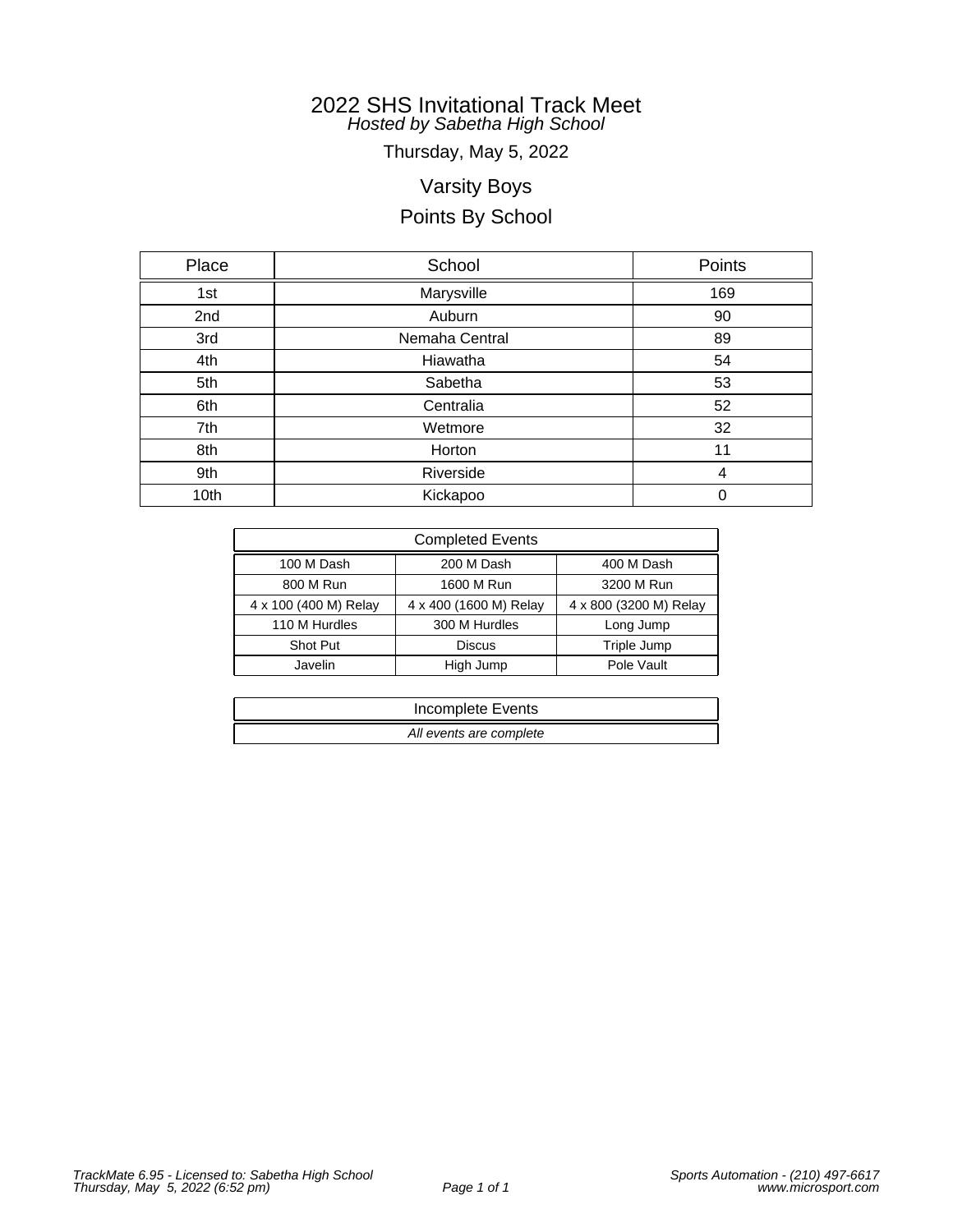# Thursday, May 5, 2022

## Meet Results By Division - Long Form Varsity Boys

| 100 M Dash Finals |  |
|-------------------|--|
|-------------------|--|

| Place            | Athlete             | School         | Heat/Lane | <b>Heat Place</b> | Time  | Points         |
|------------------|---------------------|----------------|-----------|-------------------|-------|----------------|
| 1st              | Mathis, Devon       | Marysville     | $H$ 3/L 7 |                   | 11.68 | 10             |
| 2nd              | Hug, Tate           | Auburn         | H 3/L 5   | $\overline{2}$    | 11.86 | 8              |
| 3rd              | Miller, Isaiah      | Marysville     | H $3/L$ 3 | 3                 | 11.96 | 6              |
| 4th              | Shriver, Cameron    | Auburn         | H 3/L 2   | 4                 | 12.07 | 4              |
| 5th              | Kettler, Connor     | Hiawatha       | H $3/L$ 4 | 5                 | 12.14 | $\overline{2}$ |
| 6th              | Rottinghaus, Carter | Nemaha Central | H $3/L$ 6 | 6                 | 12.16 | 1              |
| 7th              | Sparks, Porter      | Marysville     | H $2/L$ 5 |                   | 12.35 |                |
| 8th              | Fulkerson, Grant    | Wetmore        | H $2/L$ 4 | $\overline{2}$    | 12.51 |                |
| 9th              | Ligouri, Nixon      | Auburn         | H 2/L 6   | 3                 | 12.86 |                |
| 10th             | Haverkamp, Kean     | Sabetha        | H 1/L 5   |                   | 13.07 |                |
| 11th             | Holub, KJ           | Hiawatha       | H $2/L$ 3 | 4                 | 13.14 |                |
| 12 <sub>th</sub> | Conard, Landon      | Riverside      | H $1/L$ 3 | 2                 | 13.17 |                |
| 13 <sub>th</sub> | Collins, Jason      | Hiawatha       | H 2/L 2   | 5                 | 13.32 |                |
| 14th             | McGinnis, Jesse     | Horton         | H 2/L 7   | 6                 | 13.35 |                |
| 15th             | Brooke, Christopher | Riverside      | H 1/L 4   | 3                 | 14.16 |                |
| 16th             | Haverkamp, Ben      | Centralia      | H 1/L 6   | 4                 | 14.28 |                |
| 17th             | Miller, Dylan       | Horton         | H $1/L2$  | 5                 | 14.31 |                |
|                  | Brooke, Dylan       | Riverside      | H $1/L$ 7 |                   |       |                |

### 200 M Dash Finals

| Place            | Athlete             | School         | Heat/Lane | Heat Place     | Time  | Points         |
|------------------|---------------------|----------------|-----------|----------------|-------|----------------|
| 1st              | Shriver, Cameron    | Auburn         | H 3/L 5   |                | 23.97 | 10             |
| 2nd              | Miller, Isaiah      | Marysville     | H 3/L 3   | 2              | 24.09 | 8              |
| 3rd              | Cain, Gavin         | Nemaha Central | H $3/L$ 4 | 3              | 24.35 | 6              |
| 4th              | Miller, Silas       | Marysville     | H 3/L 6   | 4              | 24.75 | 4              |
| 5th              | Tommer, Deavon      | Marysville     | $H$ 2/L 5 |                | 24.86 | $\overline{2}$ |
| 6th              | Rottinghaus, Carter | Nemaha Central | H $2/L$ 6 | 2              | 24.98 | 1              |
| 7th              | Menold, Nate        | Sabetha        | H 3/L 1   | 5              | 25.00 |                |
| 8th              | Moody, Burke        | Auburn         | H 3/L 7   | 6              | 25.30 |                |
| 9th              | Kettler, Connor     | Hiawatha       | H 3/L 2   | 7              | 25.47 |                |
| 10th             | Blagg, Nick         | Centralia      | H 1/L 5   |                | 25.94 |                |
| 11th             | Fulkerson, Grant    | Wetmore        | H $2/L$ 2 | 3              | 26.02 |                |
| 12 <sub>th</sub> | Lockwood, Trent     | Horton         | H 1/L 7   | 2              | 26.16 |                |
| 13th             | King, Josh          | Riverside      | H 2/L 7   | 4              | 26.17 |                |
| 14th             | Holub, KJ           | Hiawatha       | H $1/L$ 3 | 3              | 26.19 |                |
| 15th             | Shuler, Ryan        | Wetmore        | H 1/L 4   | 4              | 26.30 |                |
| 16th             | Hug, Tate           | Auburn         | H 2/L 4   | 5              | 26.38 |                |
| 17th             | Steinlage, Will     | Centralia      | H 1/L 6   | 5              | 27.01 |                |
| 18 <sub>th</sub> | Wimberly, Miles     | Centralia      | H $2/L$ 1 | 6              | 27.42 |                |
| 19th             | Brooke, Christopher | Riverside      | H 1/L 2   | 6              | 28.69 |                |
| 20th             | Nioce, Dalton       | Horton         | H $1/L$ 1 | $\overline{7}$ | 33.11 |                |
|                  | Niehues, Nohl       | Sabetha        | H $2/L$ 3 |                |       |                |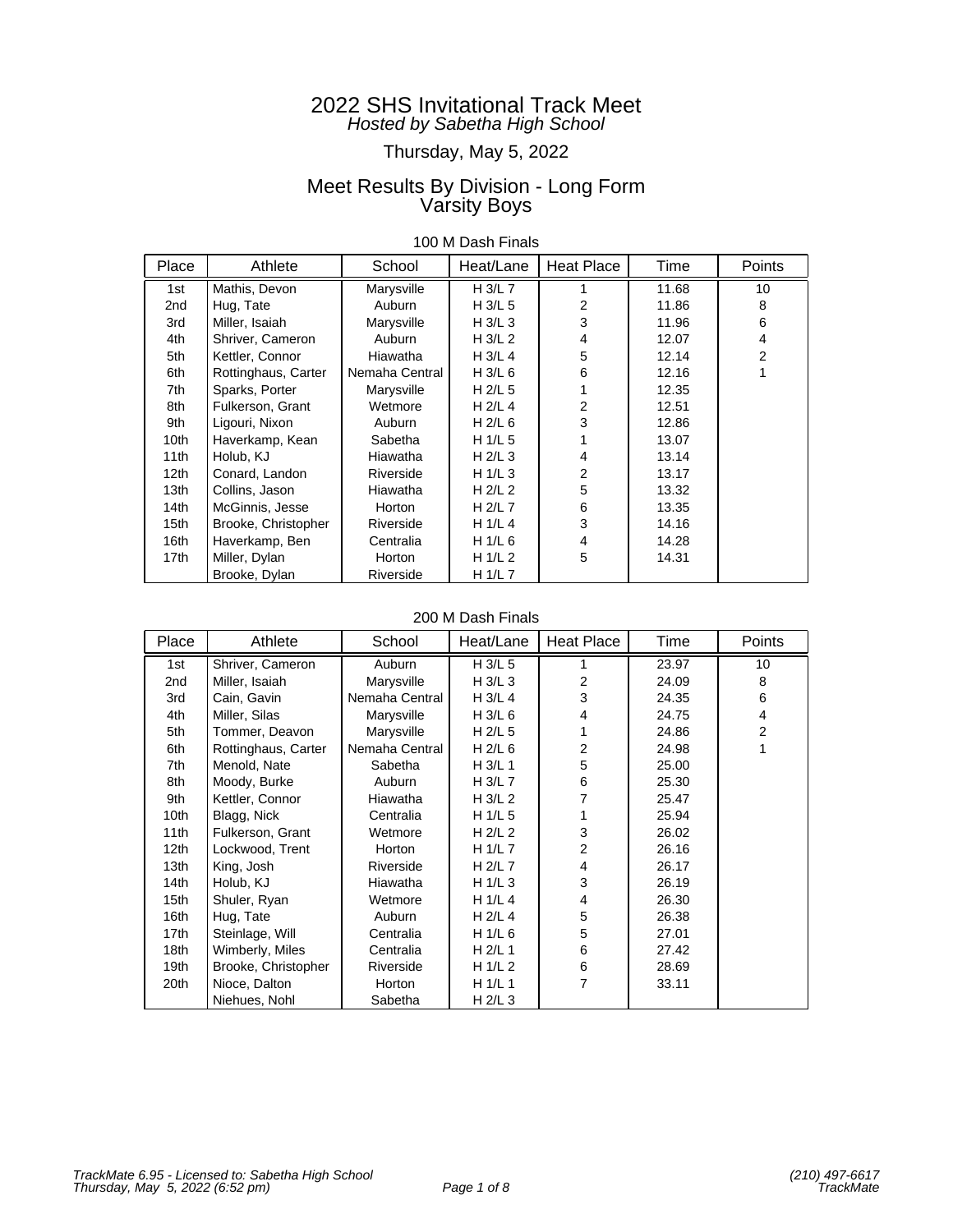## Thursday, May 5, 2022

## Meet Results By Division - Long Form Varsity Boys (Continued...)

### 400 M Dash Finals

| Place            | Athlete            | School     | Heat/Lane | <b>Heat Place</b> | Time    | Points         |
|------------------|--------------------|------------|-----------|-------------------|---------|----------------|
| 1st              | Binder, Ryan       | Auburn     | $H$ 2/L 4 |                   | 51.18   | 10             |
| 2nd              | Wassom, Asher      | Marysville | $H$ 2/L 5 | 2                 | 54.00   | 8              |
| 3rd              | Boellstorff, Rylan | Auburn     | H $2/L$ 3 | 3                 | 54.57   | 6              |
| 4th              | Tanking, Reese     | Centralia  | H $2/L$ 2 | 4                 | 55.94   | 4              |
| 5th              | Moody, Burke       | Auburn     | H $2/L$ 6 | 5                 | 56.09   | $\overline{2}$ |
| 6th              | Fulkerson, Grant   | Wetmore    | H $2/L$ 1 | 6                 | 58.64   |                |
| 7th              | Ottman, Trevor     | Horton     | H $2/L$ 7 |                   | 58.79   |                |
| 8th              | Shuler, Ryan       | Wetmore    | $H$ 2/L 8 | 8                 | 59.06   |                |
| 9th              | McGinnis, Jesse    | Horton     | H $1/L$ 6 |                   | 1:01.87 |                |
| 10th             | Henry, Ethan       | Hiawatha   | H $1/L$ 4 | 2                 | 1:02.74 |                |
| 11th             | Flentie, Jacob     | Centralia  | H $1/L$ 3 | 3                 | 1:04.99 |                |
| 12 <sub>th</sub> | Haverkamp, Ben     | Centralia  | H $1/L2$  | 4                 | 1:08.12 |                |
| 13 <sub>th</sub> | Hewins, Cody       | Riverside  | H $1/L$ 5 | 5                 | 1:09.26 |                |
| 14th             | Minneman, Kendall  | Marysville | H $1/L$ 7 | 6                 | 1:10.57 |                |
| 15th             | Hale, Deedz        | Hiawatha   | H1/L1     |                   | 1:10.64 |                |

#### 800 M Run Finals

| Place            | Athlete            | School         | Heat/Lane | <b>Heat Place</b> | Time    | Points |
|------------------|--------------------|----------------|-----------|-------------------|---------|--------|
| 1st              | Bishop, Tyrese     | Sabetha        | $H$ 2/L 4 |                   | 2:05.16 | 10     |
| 2nd              | Bloom, Eric        | Wetmore        | $H$ 2/L 3 | 2                 | 2:07.30 | 8      |
| 3rd              | McCartney, Felix   | Hiawatha       | H $2/L$ 5 | 3                 | 2:09.24 | 6      |
| 4th              | Conard, Landon     | Riverside      | H $2/L$ 6 | 4                 | 2:12.74 | 4      |
| 5th              | Hermesch, Cole     | Nemaha Central | H $2/L$ 2 | 5                 | 2:17.38 | 2      |
| 6th              | Keo. David         | Hiawatha       | H $2/L$ 7 | 6                 | 2:23.56 |        |
| 7th              | Mosteller, Lane    | Nemaha Central | H $2/L$ 8 |                   | 2:24.02 |        |
| 8th              | Heideman, Henry    | Centralia      | H $1/L$ 3 |                   | 2:24.84 |        |
| 9th              | Koch, Parker       | Centralia      | H $1/L2$  | 2                 | 2:26.48 |        |
| 10th             | Ketcherseide, Char | Auburn         | H $1/L$ 4 | 3                 | 2:31.08 |        |
| 11th             | Korber, Chase      | Nemaha Central | $H_1/L_5$ | 4                 | 2:35.65 |        |
| 12 <sub>th</sub> | Reaves, Michael    | Marysville     | H $1/L$ 7 | 5                 | 2:35.97 |        |
| 13th             | Binder, Lance      | Auburn         | H $1/L$ 6 | 6                 | 2:36.25 |        |
| 14th             | Ottman, Trevor     | Horton         | H 2/L 1   | 8                 | 2:39.75 |        |
| 15 <sub>th</sub> | Minneman, Kendall  | Marysville     | H $1/L$ 1 |                   | 2:53.86 |        |

1600 M Run Finals

| Place            | Athlete           | School         | Heat/Lane | Heat Place | Time    | Points         |
|------------------|-------------------|----------------|-----------|------------|---------|----------------|
| 1st              | Miller, Silas     | Marysville     | H $3/L$ 4 |            | 4:34.88 | 10             |
| 2nd              | Bachman, Camden   | Hiawatha       | H $3/L$ 5 | 2          | 4:49.19 | 8              |
| 3rd              | Bishop, Tyrese    | Sabetha        | H $3/L$ 3 | 3          | 4:55.37 | 6              |
| 4th              | Hanzlicek, Colby  | Wetmore        | H $3/L2$  | 4          | 4:56.35 | 4              |
| 5th              | McCartney, Felix  | Hiawatha       | H $3/L$ 6 | 5          | 4:57.07 | $\overline{2}$ |
| 6th              | Hodge, Jordan     | Hiawatha       | H $2/L$ 4 |            | 5:12.47 |                |
| 7th              | Perry, Triston    | Auburn         | H $2/L$ 3 | 2          | 5:16.63 |                |
| 8th              | Ottman, Trevor    | Horton         | H $2/L$ 2 | 3          | 5:17.65 |                |
| 9th              | Heideman, Brett   | Centralia      | H $1/L$ 4 |            | 5:46.67 |                |
| 10 <sub>th</sub> | Jones, Charlie    | Auburn         | H $1/L$ 5 | 2          | 5:53.14 |                |
| 11th             | Szymankowski, Sam | Nemaha Central | H $1/L$ 6 | 3          | 5:54.71 |                |
| 12th             | Cross, Carson     | Centralia      | H $1/L$ 3 | 4          | 6:07.97 |                |
| 13 <sub>th</sub> | McGinnis, Jesse   | Horton         | H $1/L2$  | 5          | 6:27.73 |                |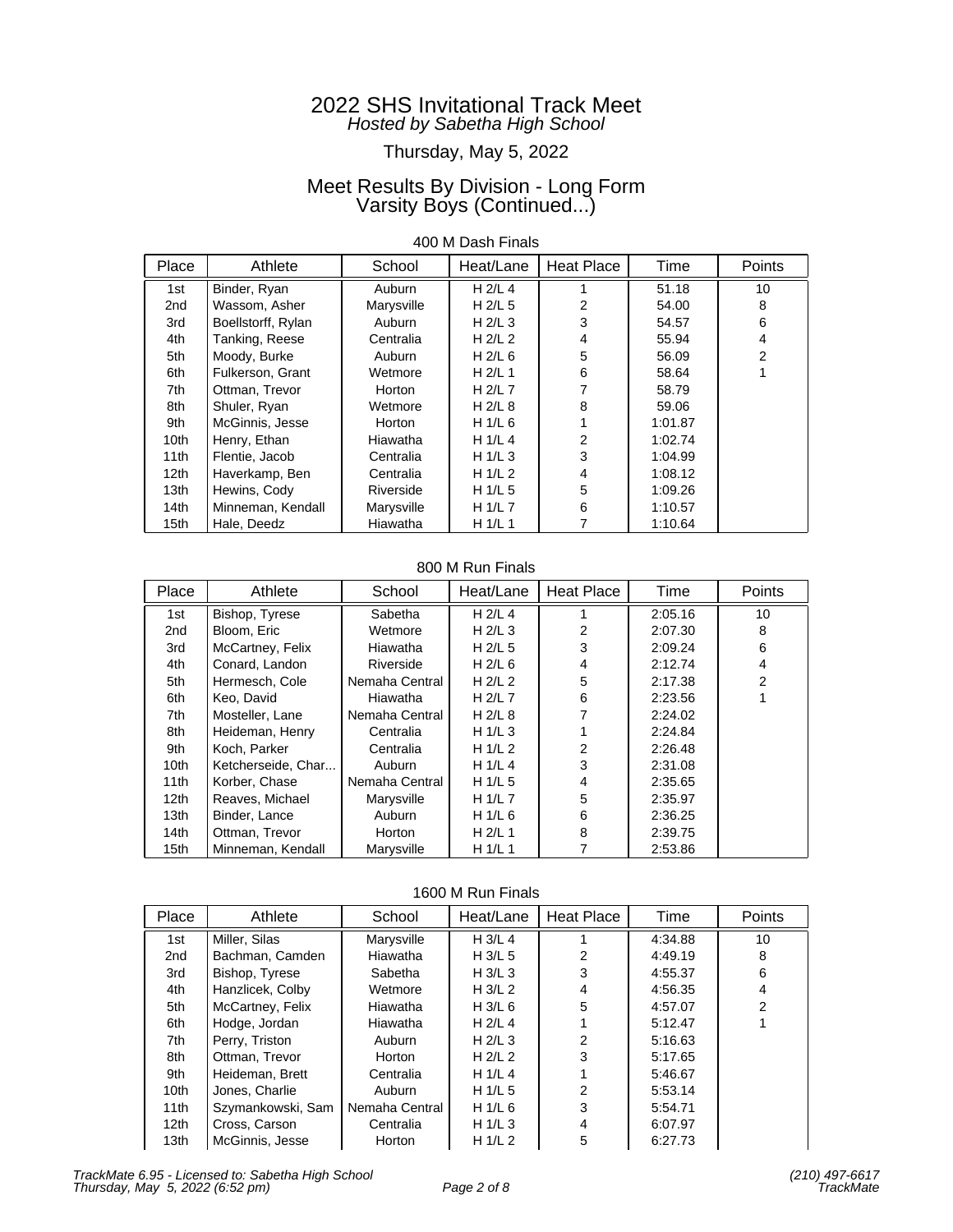## Thursday, May 5, 2022

## Meet Results By Division - Long Form Varsity Boys (Continued...)

1600 M Run Finals (Continued...)

| Place | Athlete         | School         | Heat/Lane | Heat Place | Time | Points |
|-------|-----------------|----------------|-----------|------------|------|--------|
|       | Mosteller, Lane | Nemaha Central | H $2/L$ 5 |            |      |        |
|       | Aue, Cuyler     | Auburn         | H $2/L$ 6 |            |      |        |
|       | Engelken, Race  | Centralia      | H $2/L$ 7 |            |      |        |
|       | Pilsl. Brenner  | Marvsville     | $H$ 3/L 7 |            |      |        |

| 0200 111 1911 1110 10 |                     |                |           |                   |          |                |  |
|-----------------------|---------------------|----------------|-----------|-------------------|----------|----------------|--|
| Place                 | Athlete             | School         | Heat/Lane | <b>Heat Place</b> | Time     | Points         |  |
| 1st                   | Langill, John       | Nemaha Central | $H$ 2/L 4 |                   | 10:12.50 | 10             |  |
| 2nd                   | Bachman, Camden     | Hiawatha       | H $2/L$ 3 | 2                 | 10:29.56 | 8              |  |
| 3rd                   | Evans, Kalvin       | Sabetha        | H $2/L$ 5 | 3                 | 10:49.40 | 6              |  |
| 4th                   | Perry, Triston      | Auburn         | H $2/L$ 7 | 4                 | 10:55.35 | 4              |  |
| 5th                   | Pilsl, Brenner      | Marysville     | H $2/L$ 2 | 5                 | 11:18.06 | $\overline{2}$ |  |
| 6th                   | Aue, Cuyler         | Auburn         | H $2/L$ 1 | 6                 | 11:18.20 |                |  |
| 7th                   | Hanzlicek, Colby    | Wetmore        | H $2/L$ 6 |                   | 11:31.43 |                |  |
| 8th                   | Engelken, Race      | Centralia      | H $2/L$ 8 | 8                 | 11:58.79 |                |  |
| 9th                   | Schultejans, Weston | Wetmore        | H $1/L$ 4 |                   | 12:03.50 |                |  |
| 10 <sub>th</sub>      | Joslin, Gabe        | Hiawatha       | H $1/L$ 3 | 2                 | 12:33.43 |                |  |
| 11th                  | Ruegge, Elijah      | Nemaha Central | H $1/L2$  | 3                 | 13:11.54 |                |  |
| 12 <sub>th</sub>      | Jones, Charlie      | Auburn         | H $1/L$ 6 | $\overline{4}$    | 13:26.46 |                |  |
| 13 <sub>th</sub>      | Gormley, Colton     | Hiawatha       | H $1/L$ 7 | 5                 | 14:54.01 |                |  |
|                       | Hewins, Cody        | Riverside      | H $1/L$ 1 |                   |          |                |  |
|                       | Reaves, Michael     | Marysville     | H $1/L$ 5 |                   |          |                |  |

## 3200 M Run Finals

## 4 x 100 (400 M) Relay Finals

| Place           | <b>Athletes</b>                                                          | School         | Heat/Lane | <b>Heat Place</b> | Time  | Points |
|-----------------|--------------------------------------------------------------------------|----------------|-----------|-------------------|-------|--------|
| 1st             | Boellstorff, Rylan<br>Hug, Tate<br>Ligouri, Nixon<br>Moody, Burke        | Auburn [A]     | H $1/L$ 3 | 1                 | 46.67 | 10     |
| 2 <sub>nd</sub> | Miller, Isaiah<br>Williams, Rook<br>Sparks, Porter<br>Zutterman, Sander  | Marysville [A] | H $1/L$ 5 | 2                 | 46.76 | 8      |
| 3rd             | Ronnebaum, Derek<br>Wimberly, Miles<br>Steinlage, Will<br>Flentie, Jacob | Centralia [A]  | H 1/L 6   | 3                 | 50.63 | 6      |
| 4th             | Collins, Jason<br>Holub, KJ<br>McGrew, Trysten<br>Hale, Deedz            | Hiawatha [A]   | H 1/L 7   | 4                 | 50.89 | 4      |
|                 | Menold, Nate<br>Haverkamp, Kean<br>Frazee, Tyse<br>Niehues, Nohl         | Sabetha [A]    | H 1/L 2   |                   |       |        |
|                 | Hermesch, Cole<br>McWilliams, Sam<br>Rottinghaus, Carter<br>Cain, Gavin  | Nemaha Centr   | H 1/L 4   |                   |       |        |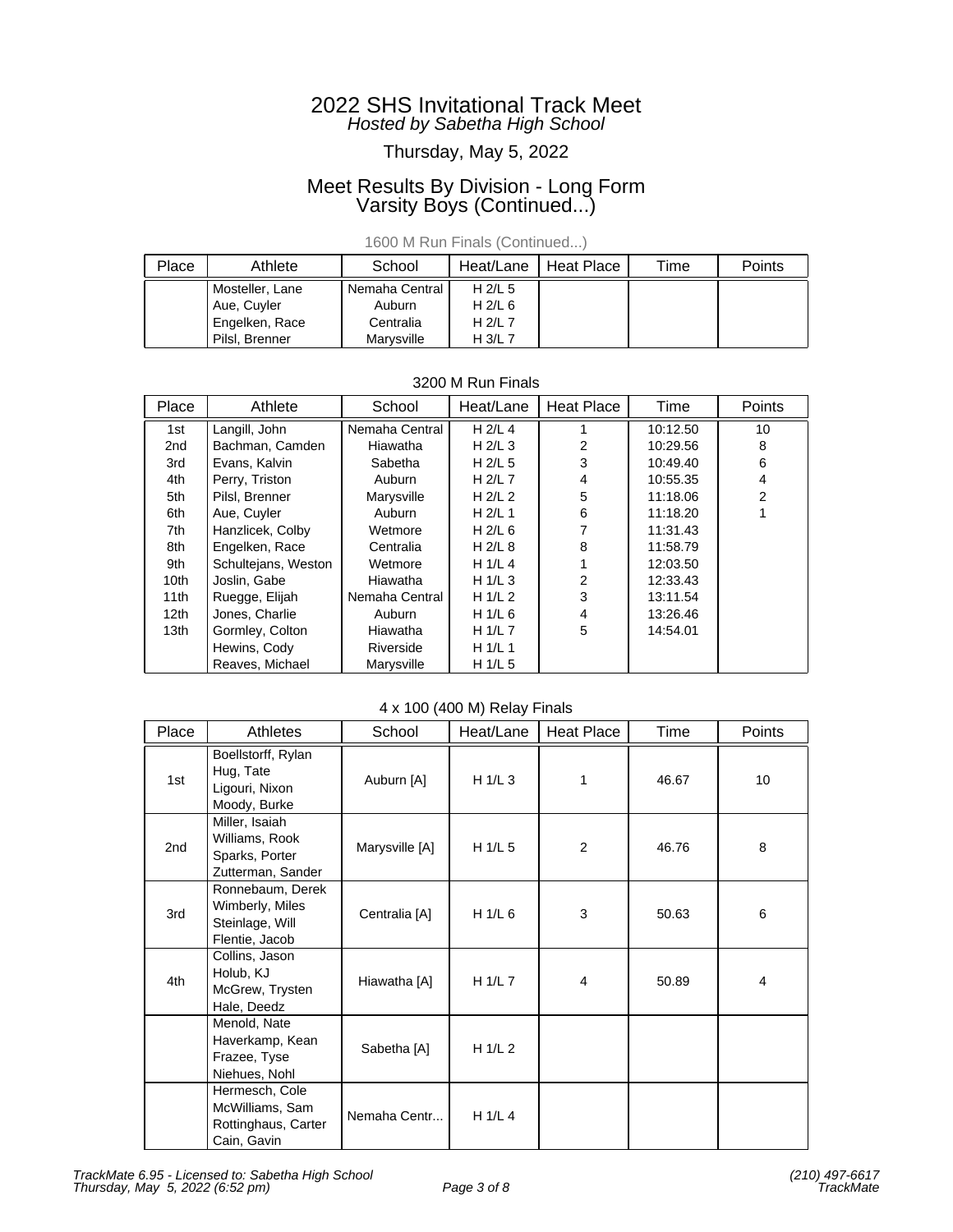## Thursday, May 5, 2022

## Meet Results By Division - Long Form Varsity Boys (Continued...)

| Place | <b>Athletes</b>                                                          | School         | Heat/Lane | Heat Place     | Time    | <b>Points</b> |
|-------|--------------------------------------------------------------------------|----------------|-----------|----------------|---------|---------------|
| 1st   | Miller, Isaiah<br>Williams, Rook<br>Wassom, Asher<br>Miller, Silas       | Marysville [A] | H 1/L 4   | 1              | 3:40.85 | 10            |
| 2nd   | Boellstorff, Rylan<br>Shriver, Cameron<br>Moody, Burke<br>Binder, Ryan   | Auburn [A]     | H $1/L$ 5 | $\overline{2}$ | 3:45.59 | 8             |
| 3rd   | Menold, Nate<br>Deters, Brody<br>Frazee, Tyse<br>Bishop, Tyrese          | Sabetha [A]    | H $1/L$ 3 | 3              | 3:48.69 | 6             |
| 4th   | Tanking, Reese<br>Koch, Parker<br>Heideman, Henry<br>Reinecke, Brock     | Centralia [A]  | H 1/L 6   | $\overline{4}$ | 4:12.21 | 4             |
| 5th   | Lockwood, Trent<br>McGinnis, Jesse<br>Ottman, Trevor<br>Kahbeah, Tayvion | Horton [A]     | H $1/L2$  | 5              | 4:26.53 | 2             |

### 4 x 400 (1600 M) Relay Finals

### 4 x 800 (3200 M) Relay Finals

| Place | Athletes                                                               | School         | Heat/Lane | Heat Place | Time     | Points         |
|-------|------------------------------------------------------------------------|----------------|-----------|------------|----------|----------------|
| 1st   | McCartney, Felix<br>Keo, David<br>Bachman, Camden<br>Gibbs, Riley      | Hiawatha [A]   | H 1/L 5   | 1          | 8:44.11  | 10             |
| 2nd   | Stade, Ryan<br>Wassom, Asher<br>Pilsl, Brenner<br>Miller, Silas        | Marysville [A] | H 1/L 4   | 2          | 8:50.85  | 8              |
| 3rd   | Evans, Kalvin<br>Deters, Brody<br>Bishop, Tyrese<br>Menold, Nate       | Sabetha [A]    | H 1/L 3   | 3          | 8:52.80  | 6              |
| 4th   | Langill, John<br>Mosteller, Lane<br>Hermesch, Cole<br>Korber, Chase    | Nemaha Centr   | H $1/L2$  | 4          | 9:26.22  | 4              |
| 5th   | Reinecke, Brock<br>Koch, Parker<br>Heideman, Brett<br>Heideman, Henry  | Centralia [A]  | H 1/L 7   | 5          | 9:48.27  | $\overline{2}$ |
| 6th   | Aue, Cuyler<br>Binder, Lance<br>Creamer, Michael<br>Ketcherseide, Char | Auburn [A]     | H 1/L 6   | 6          | 10:01.22 | 1              |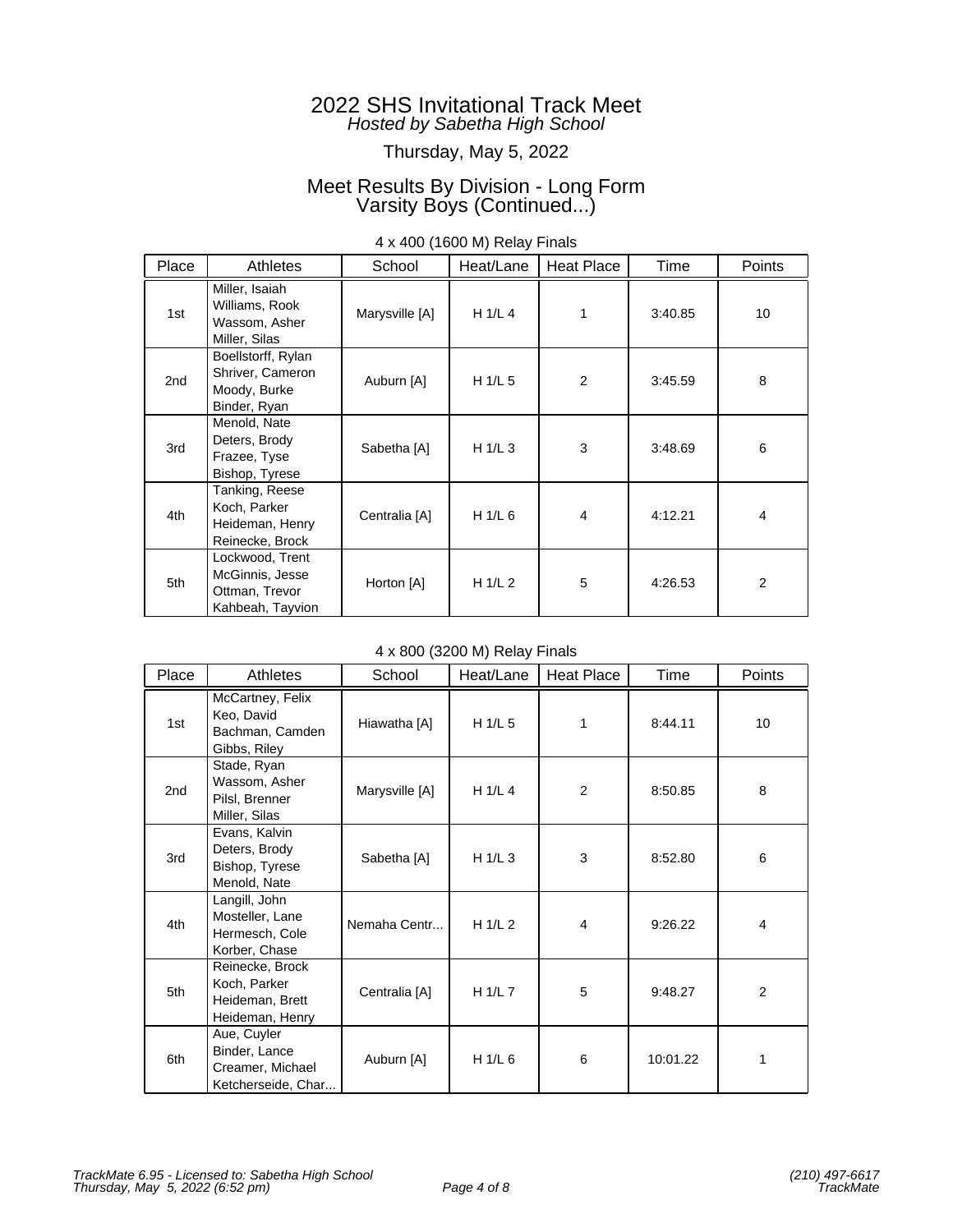## Thursday, May 5, 2022

## Meet Results By Division - Long Form Varsity Boys (Continued...)

### 110 M Hurdles Finals

| Place | Athlete           | School         | Heat/Lane | Heat Place | Time  | Points |
|-------|-------------------|----------------|-----------|------------|-------|--------|
| 1st   | Zutterman, Sander | Marysville     | H 1/L 4   |            | 15.93 | 10     |
| 2nd   | Lortscher, Dylan  | Nemaha Central | H $1/L$ 5 | 2          | 17.26 | 8      |
| 3rd   | Williams, Rhett   | Marysville     | H 1/L 3   | 3          | 19.14 | 6      |
| 4th   | Frazee, Tyse      | Sabetha        | H $1/L$ 6 | 4          | 19.17 | 4      |
| 5th   | Bestwick, Drew    | Sabetha        | H $1/L2$  | 5          | 19.18 | 2      |
| 6th   | Lockwood, Trent   | Horton         | H 1/L 8   | 6          | 20.67 |        |
| 7th   | Otott. Will       | Marysville     | H $1/L$ 7 |            | 20.77 |        |
| 8th   | Thompson, Nick    | Centralia      | H $1/L$ 1 |            | 23.35 |        |

300 M Hurdles Finals

| Place           | Athlete           | School     | Heat/Lane | Heat Place | Time  | <b>Points</b>  |
|-----------------|-------------------|------------|-----------|------------|-------|----------------|
| 1st             | Zutterman, Sander | Marysville | $H$ 2/L 4 |            | 43.48 | 10             |
| 2 <sub>nd</sub> | Gibbs, Riley      | Hiawatha   | H 1/L 3   |            | 47.53 | 8              |
| 3rd             | Lockwood, Trent   | Horton     | H $2/L$ 3 | 2          | 47.54 | 6              |
| 4th             | Perry, Triston    | Auburn     | H $2/L$ 6 | 3          | 48.43 | 4              |
| 5th             | Frazee, Tyse      | Sabetha    | H $2/L$ 5 | 4          | 48.51 | $\overline{2}$ |
| 6th             | Otott. Will       | Marysville | H $2/L$ 2 | 5          | 48.64 |                |
| 7th             | Schotte, Kolton   | Marysville | H $1/L$ 4 | 2          | 49.10 |                |
| 8th             | Bestwick, Drew    | Sabetha    | H $1/L$ 5 | 3          | 50.40 |                |
| 9th             | Geisendorf, Aden  | Hiawatha   | H $1/L$ 6 | 4          | 51.05 |                |
| 10th            | Wimberly, Miles   | Centralia  | H $1/L$ 2 | 5          | 54.11 |                |

### Long Jump Finals

| Place            | Athlete             | School         | Flight   | <b>Distance</b> | Points |
|------------------|---------------------|----------------|----------|-----------------|--------|
| 1st              | Binder, Ryan        | Auburn         | Flight 1 | $20' - 2"$      | 10     |
| 2 <sub>nd</sub>  | Tanking, Reese      | Centralia      | Flight 1 | 19'-6 1/2"      | 8      |
| 3rd              | Lortscher, Dylan    | Nemaha Central | Flight 1 | $19' - 2"$      | 6      |
| 4th              | Sparks, Porter      | Marysville     | Flight 1 | 18'-1 1/2"      | 4      |
| 5th              | Rottinghaus, Carter | Nemaha Central | Flight 1 | 18'-0 1/2"      | 2      |
| 6th              | Fulkerson, Grant    | Wetmore        | Flight 1 | $17' - 6"$      |        |
| 7th              | Williams, Rhett     | Marysville     | Flight 1 | 17'-3 1/2"      |        |
| 8th              | Allen, Jack         | Horton         | Flight 1 | $17' - 2"$      |        |
| 9th              | Hernandez, Darrion  | Riverside      | Flight 1 | $16' - 8"$      |        |
| 10 <sub>th</sub> | Creamer, Michael    | Auburn         | Flight 1 | $16' - 11/2"$   |        |
| 11th             | Heideman, Henry     | Centralia      | Flight 1 | $15' - 41/2"$   |        |
| 12 <sub>th</sub> | Ketcherseide, Char  | Auburn         | Flight 1 | $15' - 3"$      |        |
| 13 <sub>th</sub> | Miller, Dylan       | Horton         | Flight 1 | $13' - 3"$      |        |
| 14 <sub>th</sub> | Cain, Gavin         | Nemaha Central | Flight 1 | 12'-8 1/2"      |        |
| 15 <sub>th</sub> | Haverkamp, Kean     | Sabetha        | Flight 1 | $12' - 3"$      |        |

### Shot Put Finals

| Place | Athlete         | School         | Flight   | <b>Distance</b> | <b>Points</b> |
|-------|-----------------|----------------|----------|-----------------|---------------|
| 1st   | Smith, Peyton   | Marysville     | Flight 1 | $51' - 41/2"$   | 10            |
| 2nd   | Deters, Connor  | Nemaha Central | Flight 1 | $51' - 2"$      | 8             |
| 3rd   | Bass, Holden    | Nemaha Central | Flight 1 | $46' - 10"$     | 6             |
| 4th   | Grimm, Joshua   | Sabetha        | Flight 1 | $45' - 6"$      | 4             |
| 5th   | Campbell, Peter | Hiawatha       | Flight 1 | $35' - 10"$     |               |
| 6th   | Renyer, Luke    | Sabetha        | Flight 1 | $35' - 9''$     |               |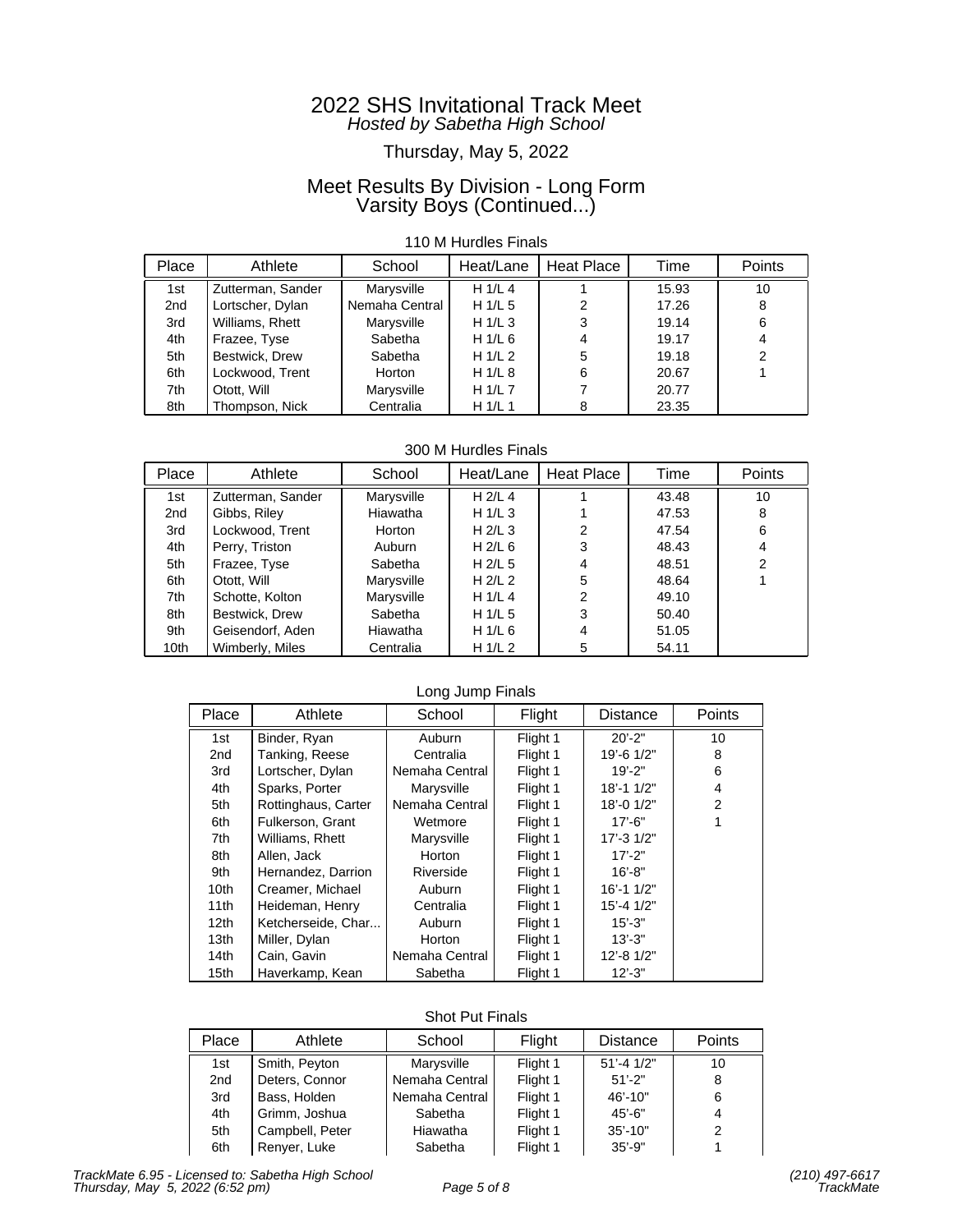## Thursday, May 5, 2022

## Meet Results By Division - Long Form Varsity Boys (Continued...)

| Place            | Athlete              | School         | Flight   | <b>Distance</b>  | Points |
|------------------|----------------------|----------------|----------|------------------|--------|
| 7th              | Roybal, Skylar       | Auburn         | Flight 1 | $35' - 7$ $1/2"$ |        |
| 8th              | Winder, Kameron      | Hiawatha       | Flight 1 | $35' - 4"$       |        |
| 9th              | Rowell, Owen         | Auburn         | Flight 1 | 34'-9 1/2"       |        |
| 10 <sub>th</sub> | Thompson, Nick       | Centralia      | Flight 1 | $34' - 4"$       |        |
| 11 <sub>th</sub> | Dwerlkotte, Braden   | Marysville     | Flight 1 | $33' - 51/2"$    |        |
| 12 <sub>th</sub> | Jost, Collin         | Nemaha Central | Flight 1 | $29' - 3"$       |        |
| 13 <sub>th</sub> | Cross, Carson        | Centralia      | Flight 1 | $28' - 11"$      |        |
| 14 <sub>th</sub> | King, Josh           | Riverside      | Flight 1 | 28'-8 1/2"       |        |
| 15th             | Shirley, Clayton     | Horton         | Flight 1 | $25' - 10"$      |        |
| 16th             | Brooke, Dylan        | Riverside      | Flight 1 | $23' - 7"$       |        |
| 17th             | Koch, Parker         | Centralia      | Flight 1 | $23' - 0$ "      |        |
|                  | Claycamp, Kaden      | Wetmore        | Flight 1 |                  |        |
|                  | Craig, Garrison      | Marysville     | Flight 1 |                  |        |
|                  | Baltensberger, Brett | Auburn         | Flight 1 |                  |        |

Shot Put Finals (Continued...)

### Discus Finals

| Place            | Athlete              | School         | Flight   | Distance      | Points         |
|------------------|----------------------|----------------|----------|---------------|----------------|
| 1st              | Smith, Peyton        | Marysville     | Flight 1 | 146'-8"       | 10             |
| 2nd              | Deters, Connor       | Nemaha Central | Flight 1 | $140' - 4"$   | 8              |
| 3rd              | Grimm, Joshua        | Sabetha        | Flight 1 | $131' - 11''$ | 6              |
| 4th              | Bass, Holden         | Nemaha Central | Flight 1 | $120' - 7"$   | 4              |
| 5th              | Reinecke, Brock      | Centralia      | Flight 1 | $114' - 2"$   | $\overline{2}$ |
| 6th              | Steinlage, Will      | Centralia      | Flight 1 | $113' - 4"$   | 1              |
| 7th              | Henry, Braden        | Wetmore        | Flight 1 | $112' - 0$ "  |                |
| 8th              | Wommack, Kyler       | Wetmore        | Flight 1 | $111' - 1"$   |                |
| 9th              | Talley, Treydon      | Centralia      | Flight 1 | $105' - 7"$   |                |
| 10th             | Renyer, Luke         | Sabetha        | Flight 1 | $105' - 4"$   |                |
| 11 <sub>th</sub> | Campbell, Peter      | Hiawatha       | Flight 1 | $105' - 2"$   |                |
| 12 <sub>th</sub> | Valencia, Jose       | Hiawatha       | Flight 1 | $100' - 3"$   |                |
| 13th             | Craig, Garrison      | Marysville     | Flight 1 | $99' - 7"$    |                |
| 14 <sub>th</sub> | Heston, Trenton      | Marysville     | Flight 1 | $93' - 6"$    |                |
| 15th             | Jost, Collin         | Nemaha Central | Flight 1 | $91' - 9"$    |                |
| 16th             | King, Nelson         | Hiawatha       | Flight 1 | $90' - 2"$    |                |
| 17th             | Roybal, Skylar       | Auburn         | Flight 1 | $88' - 9"$    |                |
| 18 <sub>th</sub> | Koppelman, Hunter    | Auburn         | Flight 1 | $80' - 8"$    |                |
| 19th             | Kahbeah, Tayvion     | Horton         | Flight 1 | $75' - 7"$    |                |
| 20th             | Brooke, Dylan        | Riverside      | Flight 1 | $67' - 1"$    |                |
| 21st             | Shirley, Clayton     | Horton         | Flight 1 | $58' - 5"$    |                |
|                  | Claycamp, Kaden      | Wetmore        | Flight 1 |               |                |
|                  | Baltensberger, Brett | Auburn         | Flight 1 |               |                |

### Triple Jump Finals

| Place           | Athlete        | School         | Flight   | <b>Distance</b> | Points |
|-----------------|----------------|----------------|----------|-----------------|--------|
| 1st             | Carls, Jacob   | Wetmore        | Flight 1 | $40' - 5"$      | 10     |
| 2 <sub>nd</sub> | Tanking, Reese | Centralia      | Flight 1 | 39'-2 1/2"      | 8      |
| 3rd             | Cain, Gavin    | Nemaha Central | Flight 1 | $38' - 8"$      | 6      |
| 4th             | Roybal, Skylar | Auburn         | Flight 1 | $37' - 1''$     | 4      |
| 5th             | Allen, Jack    | Horton         | Flight 1 | $35' - 31/2"$   | 2      |
| 6th             | Henry, Ethan   | Hiawatha       | Flight 1 | $33' - 9''$     |        |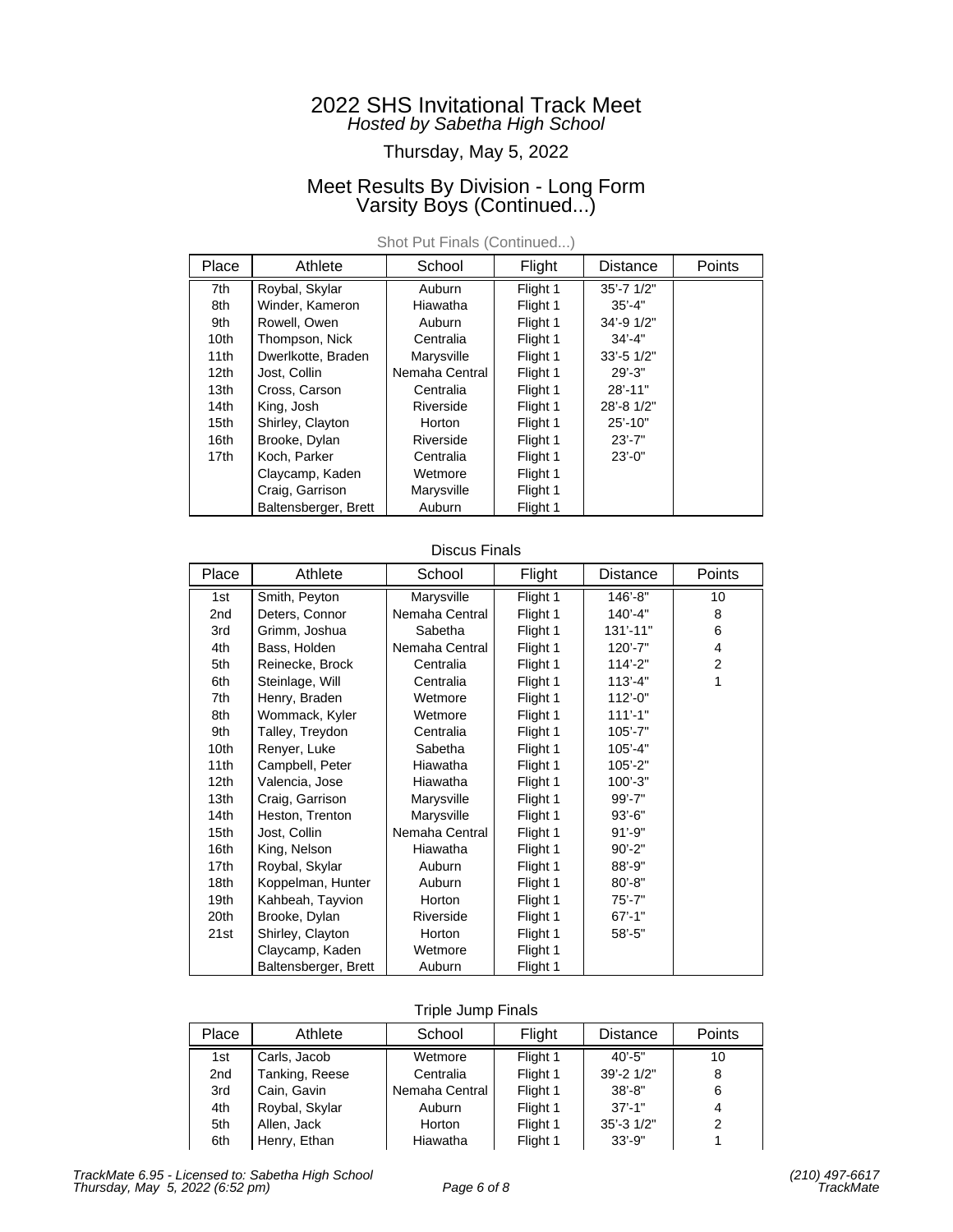## Thursday, May 5, 2022

## Meet Results By Division - Long Form Varsity Boys (Continued...)

| Place | Athlete            | School         | Flight   | <b>Distance</b> | Points |
|-------|--------------------|----------------|----------|-----------------|--------|
| 7th   | Oden, Dakota       | Auburn         | Flight 1 | $33' - 51/2"$   |        |
| 8th   | Hernandez, Darrion | Riverside      | Flight 1 | $32' - 11/2"$   |        |
| 9th   | Flentie, Jacob     | Centralia      | Flight 1 | $31' - 8"$      |        |
| 10th  | Ketcherseide, Char | Auburn         | Flight 1 | $31' - 4"$      |        |
| 11th  | Conard, Landon     | Riverside      | Flight 1 | $30' - 111'2"$  |        |
| 12th  | Ruegge, Elijah     | Nemaha Central | Flight 1 | 29'-7 1/2"      |        |
| 13th  | Miller, Dylan      | Horton         | Flight 1 | 28'-4 1/2"      |        |
| 14th  | Nioce, Dalton      | Horton         | Flight 1 | $26' - 0$ "     |        |
|       | Zutterman, Sander  | Marysville     | Flight 1 |                 |        |
|       | Niehues, Nohl      | Sabetha        | Flight 1 |                 |        |

Triple Jump Finals (Continued...)

#### Javelin Finals

| Place            | Athlete           | School         | Flight   | <b>Distance</b> | Points |
|------------------|-------------------|----------------|----------|-----------------|--------|
| 1st              | Williams, Rhett   | Marysville     | Flight 1 | $155 - 5$ "     | 10     |
| 2 <sub>nd</sub>  | Heston, Trenton   | Marysville     | Flight 1 | $141' - 2"$     | 8      |
| 3rd              | Reinecke, Brock   | Centralia      | Flight 1 | 139'-5"         | 6      |
| 4th              | Hackler, Storm    | Wetmore        | Flight 1 | $139' - 1$ "    | 4      |
| 5th              | Hornbeak, Tremont | Marysville     | Flight 1 | 130'-9"         | 2      |
| 6th              | Allen, Malcom     | Hiawatha       | Flight 1 | $124' - 9''$    |        |
| 7th              | Michael, Preston  | Sabetha        | Flight 1 | $121' - 2"$     |        |
| 8th              | King, Josh        | Riverside      | Flight 1 | $119' - 1"$     |        |
| 9th              | Henry, Braden     | Wetmore        | Flight 1 | 116'-9"         |        |
| 10th             | Blagg, Nick       | Centralia      | Flight 1 | $114' - 2"$     |        |
| 11 <sub>th</sub> | Wommack, Kyler    | Wetmore        | Flight 1 | $108' - 7"$     |        |
| 12th             | Winder, Kameron   | Hiawatha       | Flight 1 | $102' - 2"$     |        |
| 13th             | Haverkamp, Ben    | Centralia      | Flight 1 | $99' - 8"$      |        |
| 14 <sub>th</sub> | Razor, Fred       | Hiawatha       | Flight 1 | $87' - 6"$      |        |
| 15th             | Kahbeah, Tayvion  | Horton         | Flight 1 | $83' - 9"$      |        |
| 16th             | Brooke, Dylan     | Riverside      | Flight 1 | $81' - 10"$     |        |
| 17th             | Edelman, Cayden   | Nemaha Central | Flight 1 | $79' - 9"$      |        |

High Jump Finals

| Place   | Athlete            | School         | Flight   | Height     | <b>Points</b> |
|---------|--------------------|----------------|----------|------------|---------------|
| 1st     | Williams, Rook     | Marysville     | Flight 1 | $6' - 1"$  | 10            |
| 2nd     | Lortscher, Dylan   | Nemaha Central | Flight 1 | $6' - 0''$ | 8             |
| $3rd*$  | Tommer, Deavon     | Marysville     | Flight 1 | $5' - 10"$ | 6             |
| $4th^*$ | Bloom, Eric        | Wetmore        | Flight 1 | $5' - 10"$ | 4             |
| 5th     | Shriver, Cameron   | Auburn         | Flight 1 | $5' - 8"$  | 2             |
| 6th     | Hermesch, Cole     | Nemaha Central | Flight 1 | $5'-6''$   |               |
| $7th^*$ | Carls, Jacob       | Wetmore        | Flight 1 | $5' - 4"$  |               |
| 8th**   | Deters, Brody      | Sabetha        | Flight 1 | $5' - 4"$  |               |
| 8th**   | Otott, Will        | Marysville     | Flight 1 | $5' - 4"$  |               |
|         | Hernandez, Darrion | Riverside      | Flight 1 |            |               |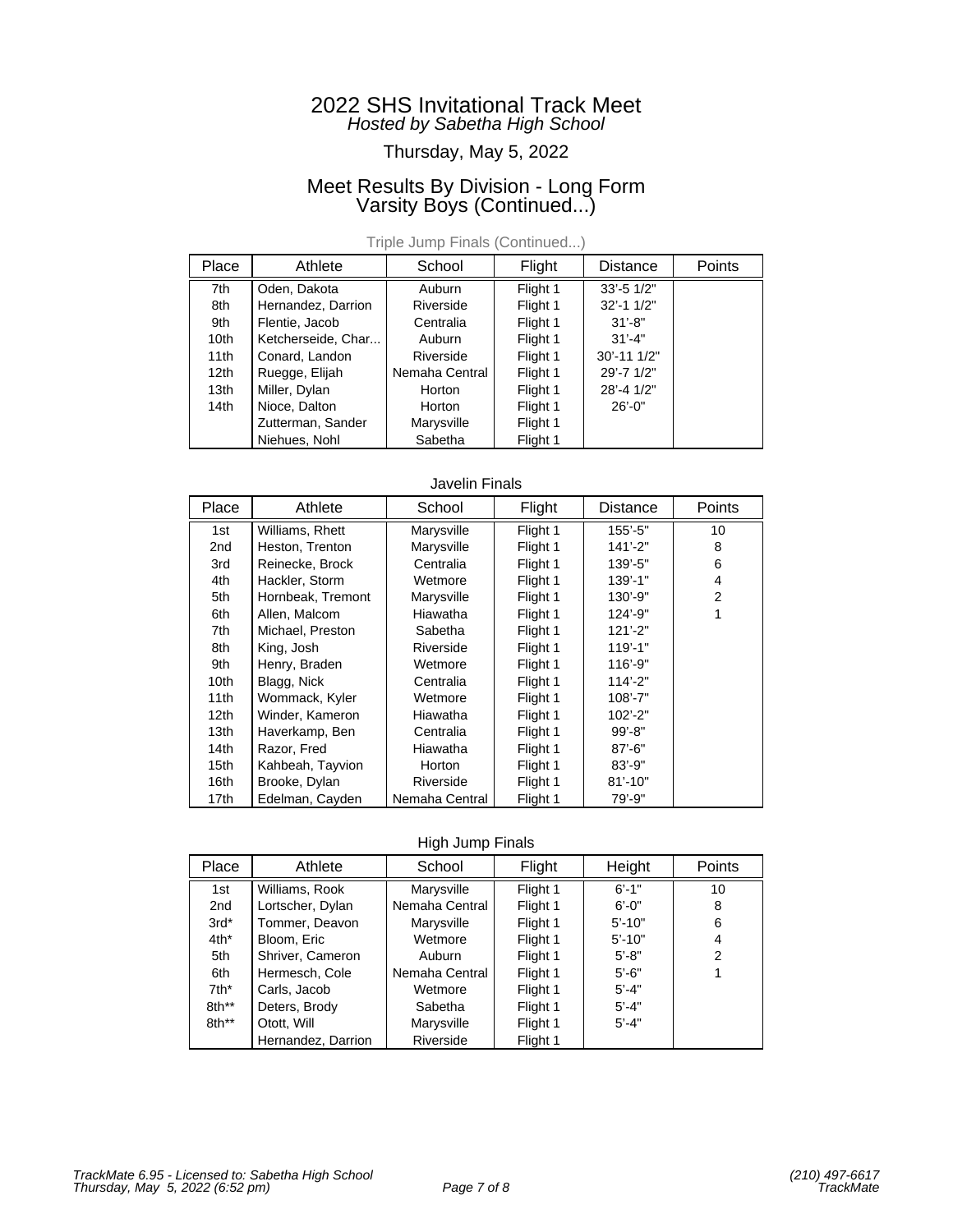## Thursday, May 5, 2022

## Meet Results By Division - Long Form Varsity Boys (Continued...)

### Pole Vault Finals

| Place   | Athlete             | School         | Flight   | Height      | <b>Points</b>  |
|---------|---------------------|----------------|----------|-------------|----------------|
| 1st     | Ronnebaum, Derek    | Centralia      | Flight 1 | $11' - 6"$  | 10             |
| 2nd     | Hilbert, Mo         | Nemaha Central | Flight 1 | $11' - 0''$ | 8              |
| $3rd*$  | Schotte, Kolton     | Marysville     | Flight 1 | $10' - 6"$  | 6              |
| $4th^*$ | Perry, Triston      | Auburn         | Flight 1 | $10' - 6"$  | 4              |
| 5th     | Boellstorff, Rylan  | Auburn         | Flight 1 | $10' - 0''$ | $\overline{2}$ |
| 6th*    | Flentie, Jacob      | Centralia      | Flight 1 | $9' - 0''$  |                |
| $7th^*$ | Langill, John       | Nemaha Central | Flight 1 | $9' - 0''$  |                |
| 8th     | Hewins, Cody        | Riverside      | Flight 1 | $8' - 6"$   |                |
| $9th**$ | Bestwick, Drew      | Sabetha        | Flight 1 | $8' - 0''$  |                |
| $9th**$ | Evans, Kalvin       | Sabetha        | Flight 1 | $8' - 0''$  |                |
| $11th*$ | Brooke, Christopher | Riverside      | Flight 1 | $8' - 0''$  |                |
|         | Haverkamp, Ben      | Centralia      | Flight 1 |             |                |
|         | Niehues, Nohl       | Sabetha        | Flight 1 |             |                |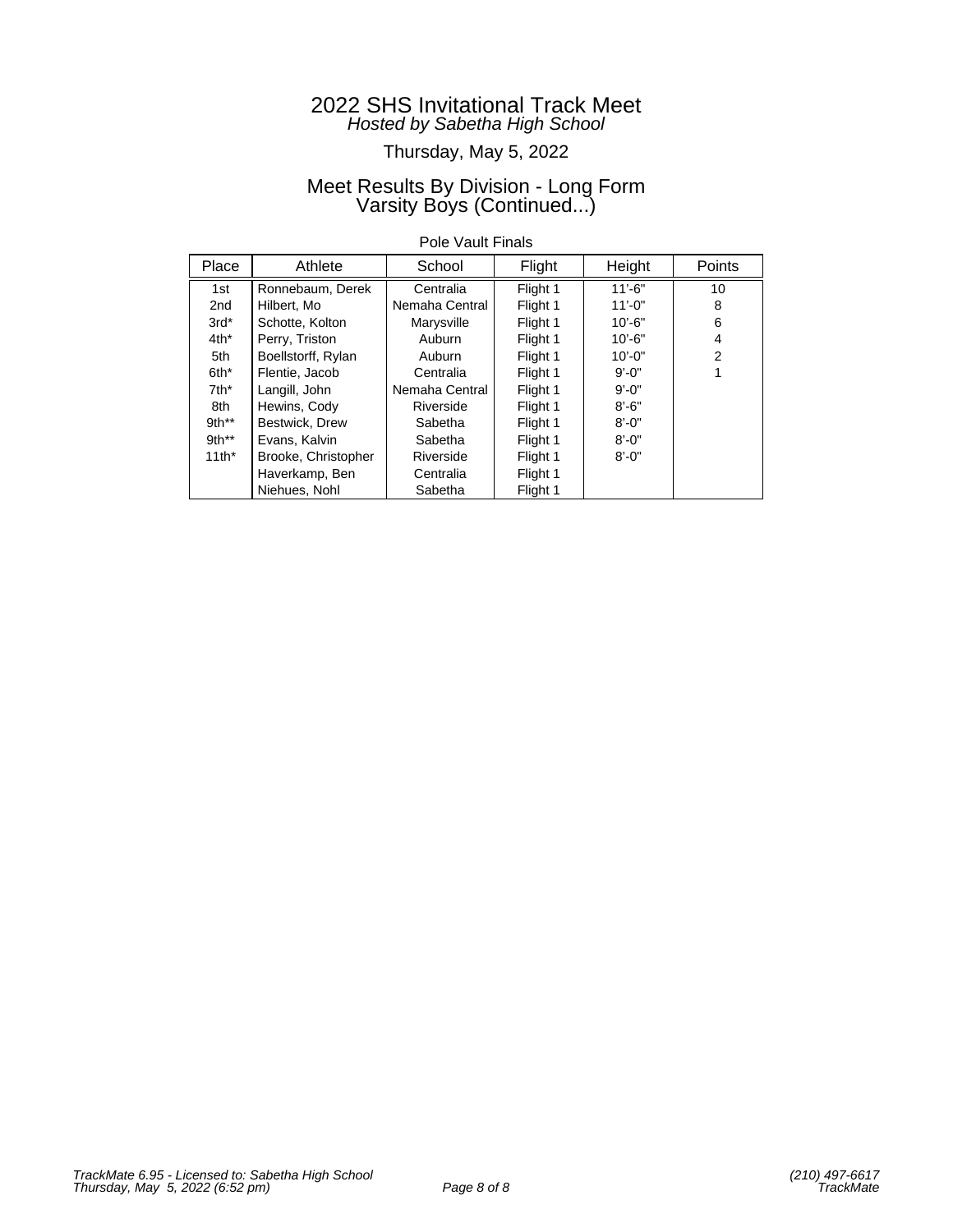Thursday, May 5, 2022

# Varsity Girls

# Points By School

| Place | School         | Points |
|-------|----------------|--------|
| 1st   | Nemaha Central | 166    |
| 2nd   | Marysville     | 101    |
| 3rd   | Auburn         | 83     |
| 4th   | Sabetha        | 74     |
| 5th   | Centralia      | 54     |
| 6th   | Horton         | 29     |
| 7th   | Hiawatha       | 27     |
| 8th   | Riverside      | 15     |
| 9th   | Wetmore        | 2      |
| 10th  | Kickapoo       | 0      |

| <b>Completed Events</b> |                        |                        |  |  |  |  |  |
|-------------------------|------------------------|------------------------|--|--|--|--|--|
| 100 M Dash              | 200 M Dash             | 400 M Dash             |  |  |  |  |  |
| 800 M Run               | 1600 M Run             | 3200 M Run             |  |  |  |  |  |
| 4 x 100 (400 M) Relay   | 4 x 400 (1600 M) Relay | 4 x 800 (3200 M) Relay |  |  |  |  |  |
| 100 M Hurdles           | 300 M Hurdles          | Long Jump              |  |  |  |  |  |
| Shot Put                | <b>Discus</b>          | Triple Jump            |  |  |  |  |  |
| Javelin                 | High Jump              | Pole Vault             |  |  |  |  |  |

| Incomplete Events       |  |
|-------------------------|--|
| All events are complete |  |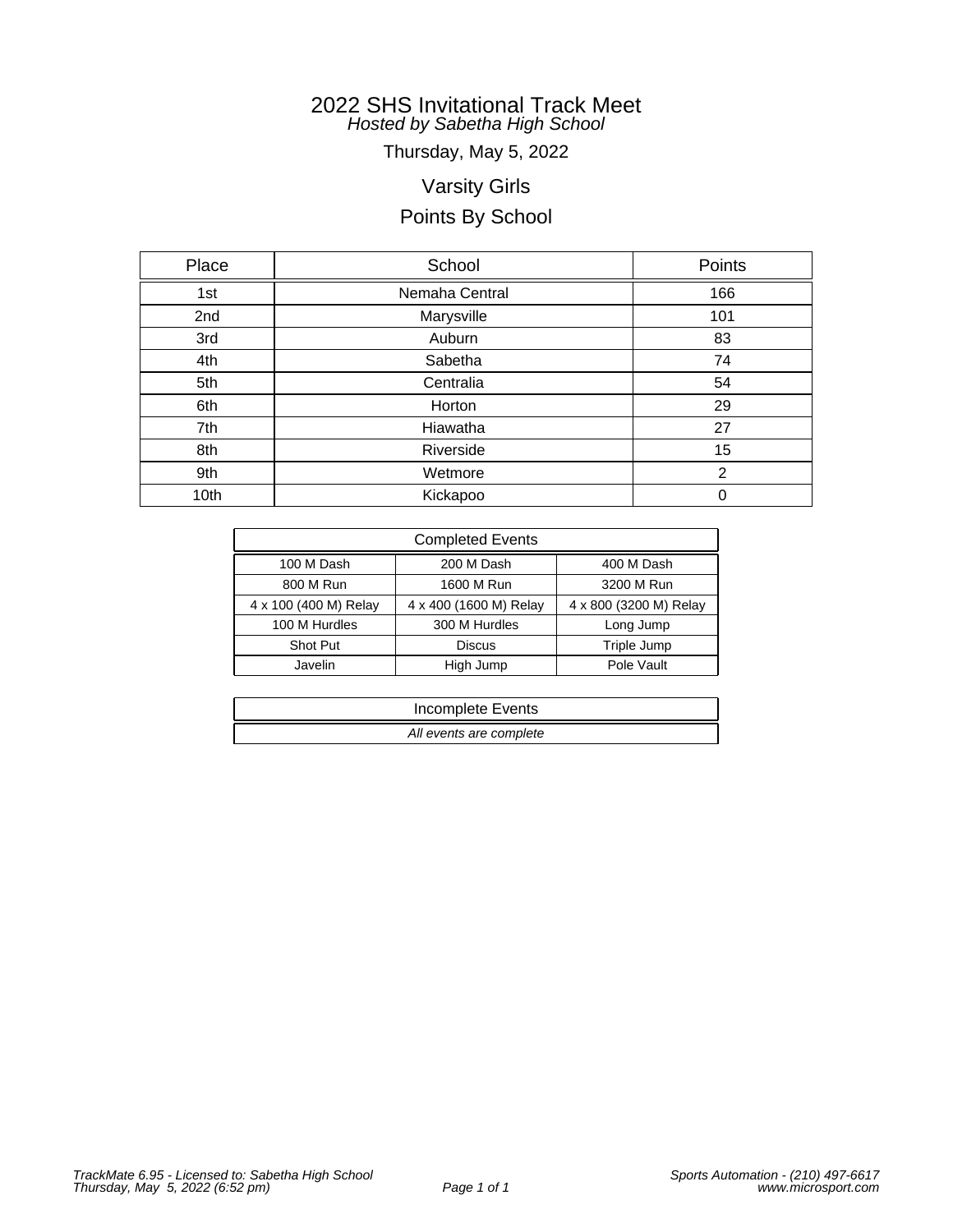# Thursday, May 5, 2022

## Meet Results By Division - Long Form Varsity Girls

|  |  |  | 100 M Dash Finals |  |  |
|--|--|--|-------------------|--|--|
|--|--|--|-------------------|--|--|

| Place | Athlete             | School         | Heat/Lane | Heat Place     | Time  | Points         |
|-------|---------------------|----------------|-----------|----------------|-------|----------------|
| 1st   | Meyer, Taylor       | Marysville     | H 3/L 5   |                | 13.21 | 10             |
| 2nd   | Morton, Dani        | Hiawatha       | H $3/L$ 3 | 2              | 13.49 | 8              |
| 3rd   | Soto, Maliyah       | Horton         | $H$ 3/L 7 | 3              | 13.50 | 6              |
| 4th   | Rottinghaus, Julie  | Nemaha Central | H 3/L 4   | 4              | 13.69 | 4              |
| 5th   | Gudenkauf, Ashlyn   | Nemaha Central | H 3/L 6   | 5              | 13.78 | $\overline{2}$ |
| 6th   | Peschel, Eva        | Marysville     | H $3/L2$  | 6              | 13.94 | 1              |
| 7th   | Saner, Olivia       | Sabetha        | $H$ 3/L 1 |                | 13.97 |                |
| 8th   | Sedlacek, Emma      | Marysville     | H 2/L 4   |                | 13.99 |                |
| 9th   | Wassinger, Bayley   | Sabetha        | H $2/L$ 3 | 2              | 14.02 |                |
| 10th  | Ardiccioni, Martina | Nemaha Central | $H$ 2/L 5 | 3              | 14.11 |                |
| 11th  | Becker, Raegan      | Centralia      | H $1/L$ 7 |                | 14.24 |                |
| 12th  | Ferris, Graycen     | Hiawatha       | H $2/L$ 1 | 4              | 14.85 |                |
| 13th  | Cooper, Bayleigh    | Riverside      | $H$ 2/L 2 | 5              | 14.97 |                |
| 14th  | Nichols, Rylie      | Wetmore        | H $2/L$ 6 | 6              | 15.04 |                |
| 15th  | Kirby, TySaun       | Riverside      | H 2/L 7   | 7              | 15.06 |                |
| 16th  | Bloom, Faith        | Wetmore        | H1/L4     | $\overline{2}$ | 15.21 |                |
| 17th  | Banks, Tysaa'       | Horton         | H 1/L 5   | 3              | 16.47 |                |
| 18th  | Butler, Emma        | Wetmore        | H 1/L 3   | 4              | 16.81 |                |
| 19th  | Schultz, Allison    | Riverside      | H 1/L 6   | 5              | 17.02 |                |
| 20th  | Horned Eagle, Shi   | Horton         | H $1/L$ 2 | 6              | 17.38 |                |

### 200 M Dash Finals

| Place            | Athlete            | School         | Heat/Lane | Heat Place     | Time  | Points         |
|------------------|--------------------|----------------|-----------|----------------|-------|----------------|
| 1st              | Suther, Heather    | Nemaha Central | H 3/L 5   |                | 27.28 | 10             |
| 2nd              | O'Neil, Brynn      | Marysville     | H 3/L 6   | $\overline{2}$ | 27.35 | 8              |
| 3rd              | Lukert, Mary       | Sabetha        | H 3/L 4   | 3              | 27.65 | 6              |
| 4th              | Morton, Dani       | Hiawatha       | H $3/L$ 3 | 4              | 27.97 | 4              |
| 5th              | Soto, Maliyah      | Horton         | H 2/L 5   |                | 27.98 | $\overline{c}$ |
| 6th              | Gudenkauf, Ashlyn  | Nemaha Central | H 3/L 8   | 5              | 28.38 | 1              |
| 7th              | Kramer, Tatum      | Centralia      | H 3/L 2   | 6              | 28.39 |                |
| 8th              | Rottinghaus, Julie | Nemaha Central | H 3/L 1   | 7              | 28.73 |                |
| 9th              | Stanley, Mackenzie | Auburn         | H 3/L 7   | 8              | 28.77 |                |
| 10th             | Faulenbach, Amelie | Hiawatha       | H 2/L 4   | $\overline{2}$ | 29.03 |                |
| 11th             | Sedlacek, Emma     | Marysville     | H $2/L$ 3 | 3              | 29.49 |                |
| 12 <sub>th</sub> | Wassinger, Bayley  | Sabetha        | H $2/L$ 2 | 4              | 29.53 |                |
| 13th             | Thomas, Alivia     | Auburn         | H $1/L$ 3 |                | 31.12 |                |
| 14th             | Deters, Oen        | Centralia      | H 1/L 5   | $\overline{c}$ | 31.17 |                |
| 15th             | Kirby, TySaun      | Riverside      | H 1/L 7   | 3              | 31.20 |                |
| 16th             | Ferris, Graycen    | Hiawatha       | H 2/L 7   | 5              | 31.61 |                |
| 17th             | Edelman, Brecken   | Sabetha        | $H$ 2/L 8 | 6              | 31.62 |                |
| 18th             | Orcutt, Faith      | Riverside      | $H$ 2/L 1 | $\overline{7}$ | 31.75 |                |
| 19th             | Rader, Bella       | Marysville     | H 1/L 1   | 4              | 32.54 |                |
| 20th             | Bloom, Faith       | Wetmore        | H 1/L 6   | 5              | 32.59 |                |
| 21st             | Clayton, Dakota    | Auburn         | H 1/L 2   | 6              | 32.61 |                |
| 22nd             | Niehues, Kinzey    | Centralia      | H 1/L 4   | 7              | 33.39 |                |
| 23rd             | Horned Eagle, Shi  | Horton         | H 1/L 8   | 8              | 38.27 |                |
|                  | Juhl, Sophie       | Riverside      | $H$ 2/L 6 |                |       |                |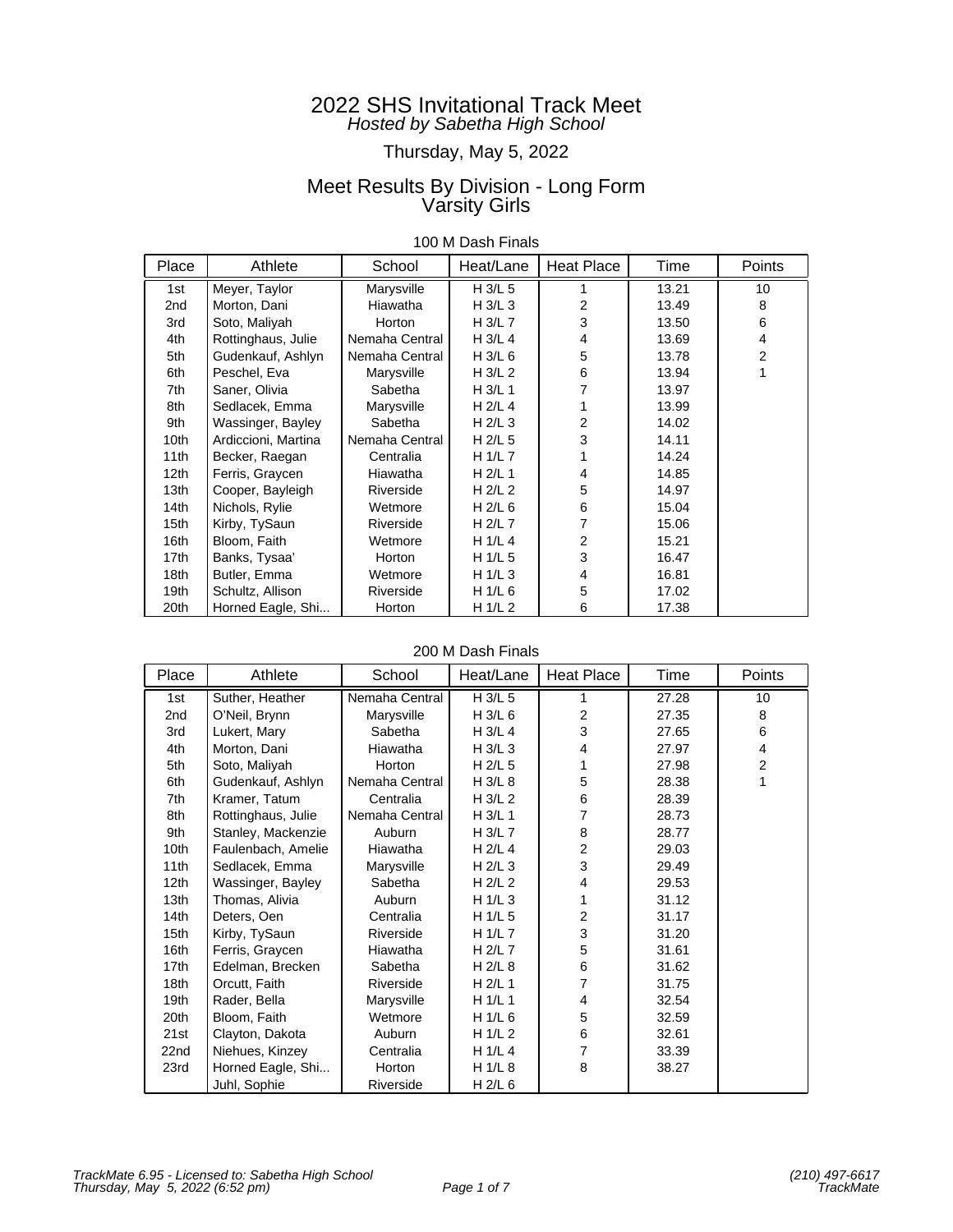# Thursday, May 5, 2022

## Meet Results By Division - Long Form Varsity Girls (Continued...)

### 400 M Dash Finals

| Place            | Athlete             | School         | Heat/Lane | Heat Place | Time    | <b>Points</b> |
|------------------|---------------------|----------------|-----------|------------|---------|---------------|
| 1st              | Nordhus, Hailey     | Nemaha Central | $H$ 2/L 4 |            | 1:00.02 | 10            |
| 2nd              | O'Neil, Brynn       | Marysville     | H $2/L$ 5 | 2          | 1:01.90 | 8             |
| 3rd              | Kramer, Tatum       | Centralia      | H $2/L$ 3 | 3          | 1:02.62 | 6             |
| 4th              | Lukert, Mary        | Sabetha        | H $2/L$ 6 | 4          | 1:06.67 | 4             |
| 5th              | Stanley, Mackenzie  | Auburn         | H $2/L$ 2 | 5          | 1:06.83 | 2             |
| 6th              | Hageman, Maizie     | Hiawatha       | $H$ 2/L 1 | 6          | 1:08.42 |               |
| 7th              | Rader, Bella        | Marysville     | H $1/L4$  |            | 1:08.44 |               |
| 8th              | Schmelzle, Aubrey   | Sabetha        | H $2/L$ 7 |            | 1:08.73 |               |
| 9th              | Swanson, Olivia     | Auburn         | H $1/L$ 5 | 2          | 1:14.13 |               |
| 10 <sub>th</sub> | Broxterman, Marissa | Centralia      | H $1/L$ 3 | 3          | 1:16.79 |               |
| 11th             | Hartman, Layce      | Marysville     | H $1/L2$  | 4          | 1:22.46 |               |
| 12th             | Hutchinson, Monta   | Horton         | H $1/L$ 6 | 5          | 1:27.05 |               |
| 13 <sub>th</sub> | Horned Eagle, Shi   | <b>Horton</b>  | H $1/L$ 7 | 6          | 1:35.45 |               |
| 14th             | Peterson, Trista    | Nemaha Central | H $1/L$ 1 |            | 2:10.28 |               |

### 800 M Run Finals

| Place            | Athlete           | School         | Heat/Lane | <b>Heat Place</b> | Time    | Points |
|------------------|-------------------|----------------|-----------|-------------------|---------|--------|
| 1st              | Nordhus, Hailey   | Nemaha Central | H $2/L$ 5 |                   | 2:39.01 | 10     |
| 2 <sub>nd</sub>  | Bigham, Emma      | Hiawatha       | H $2/L$ 2 | 2                 | 2:39.47 | 8      |
| 3rd              | Mosteller, Maddy  | Nemaha Central | H $2/L$ 6 | 3                 | 2:40.86 | 6      |
| 4th              | Rader, Bella      | Marysville     | H $1/L$ 4 |                   | 2:44.16 | 4      |
| 5th              | Lukert, Leah      | Sabetha        | H $2/L$ 4 | 4                 | 2:45.29 | 2      |
| 6th              | Flentie, Abbie    | Centralia      | H $2/L$ 7 | 5                 | 2:47.49 |        |
| 7th              | Thomas, Aleah     | Auburn         | H $1/L$ 5 | 2                 | 2:48.61 |        |
| 8th              | Miller, Margaret  | Auburn         | H $1/L$ 3 | 3                 | 2:49.33 |        |
| 9th              | Hedrick, Zoey     | Hiawatha       | H $1/L2$  | 4                 | 3:04.47 |        |
| 10 <sub>th</sub> | Minneman, Mckenna | Marysville     | H $1/L$ 6 | 5                 | 3:07.05 |        |
|                  | Baldwin, Karmen   | Riverside      | H $2/L$ 3 |                   |         |        |

#### 1600 M Run Finals

| Place | Athlete             | School         | Heat/Lane | Heat Place | Time    | Points |
|-------|---------------------|----------------|-----------|------------|---------|--------|
| 1st   | Lukert, Leah        | Sabetha        | H1/L4     |            | 5:53.56 | 10     |
| 2nd   | Mosteller, Maddy    | Nemaha Central | H $1/L$ 5 | 2          | 5:56.31 | 8      |
| 3rd   | Billings, Kristen   | Auburn         | H $1/L$ 6 | 3          | 6:04.92 | 6      |
| 4th   | Binder, Sydney      | Auburn         | H $1/L$ 3 |            | 6:09.97 | 4      |
| 5th   | Wiggli, Lani        | Wetmore        | H $1/L2$  | 5          | 6:17.17 | 2      |
| 6th   | Stallbaumer, Emma   | Nemaha Central | H $1/L$ 7 | 6          | 7:14.25 |        |
| 7th   | Sanzone, Beatrice   | Wetmore        | H $1/L$ 8 |            | 7:14.52 |        |
| 8th   | Stallbaumer, Monica | Centralia      | H $1/L$ 1 |            | 7:20.65 |        |

### 3200 M Run Finals

| Place | Athlete        | School    | Heat/Lane | Heat Place | Time     | <b>Points</b> |
|-------|----------------|-----------|-----------|------------|----------|---------------|
| 1st   | Metzger, Laura | Sabetha   | H $1/L$ 4 |            | 13:21.04 | 10            |
| 2nd   | Binder, Sydney | Auburn    | H $1/L$ 5 | 2          | 13:30.86 | 8             |
| 3rd   | Allen, Morgan  | Centralia | H $1/L$ 7 | 3          | 14:29.07 | 6             |
| 4th   | Edie, Amarya   | Hiawatha  | H $1/L2$  |            | 15:03.73 |               |
| 5th   | Bowles, Lauren | Sabetha   | H $1/L$ 3 | 5          | 15:15.68 | 2             |
| 6th   | Ruch, Lexys    | Hiawatha  | H $1/L$ 6 |            | 16:52.91 |               |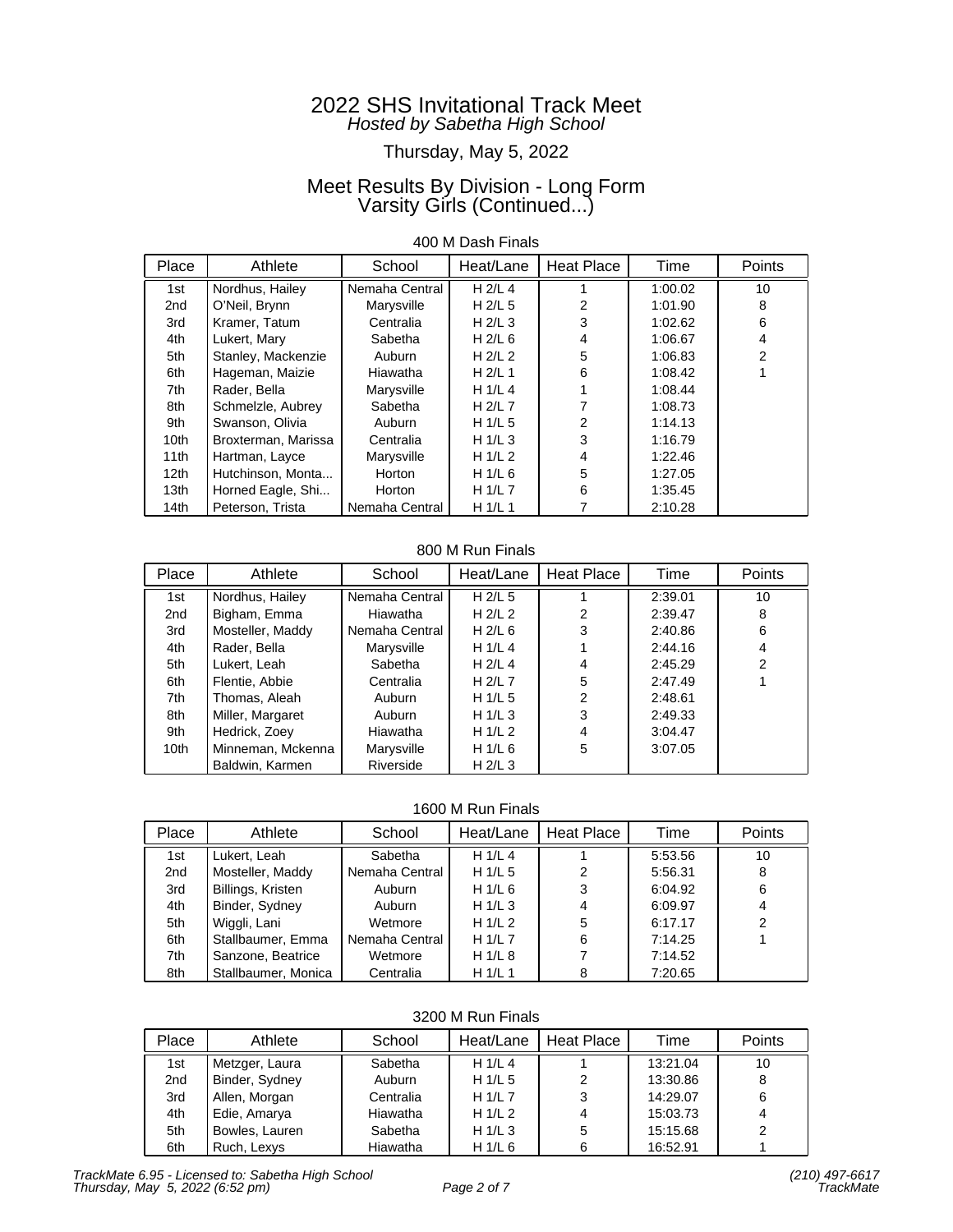## Thursday, May 5, 2022

## Meet Results By Division - Long Form Varsity Girls (Continued...)

| Place           | Athletes                                                                      | School         | Heat/Lane   | <b>Heat Place</b> | Time    | Points          |
|-----------------|-------------------------------------------------------------------------------|----------------|-------------|-------------------|---------|-----------------|
| 1st             | Peschel, Eva<br>Meyer, Taylor<br>Sedlacek, Emma<br>O'Neil, Brynn              | Marysville [A] | H 1/L 4     | 1                 | 51.46   | 10 <sup>°</sup> |
| 2 <sub>nd</sub> | Henry, Mckynsey<br>Suther, Heather<br>Gudenkauf, Ashlyn<br>Rottinghaus, Julie | Nemaha Centr   | H 1/L 5     | $\overline{2}$    | 51.80   | 8               |
| 3rd             | Becker, Raegan<br>Haverkamp, Lena<br>Flentie, Abbie<br>Kramer, Tatum          | Centralia [A]  | H 1/L 3     | 3                 | 54.45   | 6               |
| 4th             | Saner, Olivia<br>Edelman, Brecken<br>Wassinger, Bayley<br>Gatz, McKenna       | Sabetha [A]    | H 1/L 6     | $\overline{4}$    | 56.34   | 4               |
| 5th             | Kirby, TySaun<br>Orcutt, Faith<br>Cooper, Bayleigh<br>Juhl, Sophie            | Riverside [A]  | H $1/L2$    | 5                 | 58.33   | 2               |
| 6th             | Banks, Tysaa'<br>Chartier, Piper<br>Hutfles, Carly<br>Keo, Ashtyn             | Horton [A]     | H $1/L$ $7$ | 6                 | 1:00.69 | 1               |

### 4 x 100 (400 M) Relay Finals

### 4 x 400 (1600 M) Relay Finals

| Place           | Athletes                                                                | School         | Heat/Lane | Heat Place | Time    | Points |
|-----------------|-------------------------------------------------------------------------|----------------|-----------|------------|---------|--------|
| 1st             | Mosteller, Maddy<br>Dalinghaus, Cami<br>Larkin, Ella<br>Nordhus, Hailey | Nemaha Centr   | H1/L5     | 1          | 4:21.80 | 10     |
| 2 <sub>nd</sub> | Meyer, Taylor<br>Peschel, Eva<br>Sedlacek, Emma<br>O'Neil, Brynn        | Marysville [A] | H $1/L$ 4 | 2          | 4:28.30 | 8      |
| 3rd             | Lukert, Leah<br>Schmelzle, Aubrey<br>Gatz, McKenna<br>Lukert, Mary      | Sabetha [A]    | H $1/L$ 6 | 3          | 4:28.34 | 6      |
| 4th             | Kramer, Tatum<br>Deters, Oen<br>Haverkamp, Lena<br>Flentie, Abbie       | Centralia [A]  | H $1/L$ 3 | 4          | 4:39.39 | 4      |
| 5th             | Swanson, Olivia<br>Thomas, Aleah<br>Matteen, Ella<br>Stanley, Mackenzie | Auburn [A]     | H 1/L 7   | 5          | 5:05.90 | 2      |
| 6th             | Chartier, Piper<br>Hutfles, Carly<br>Hutchinson, Monta<br>Keo, Ashtyn   | Horton [A]     | H 1/L 1   | 6          | 5:33.94 | 1      |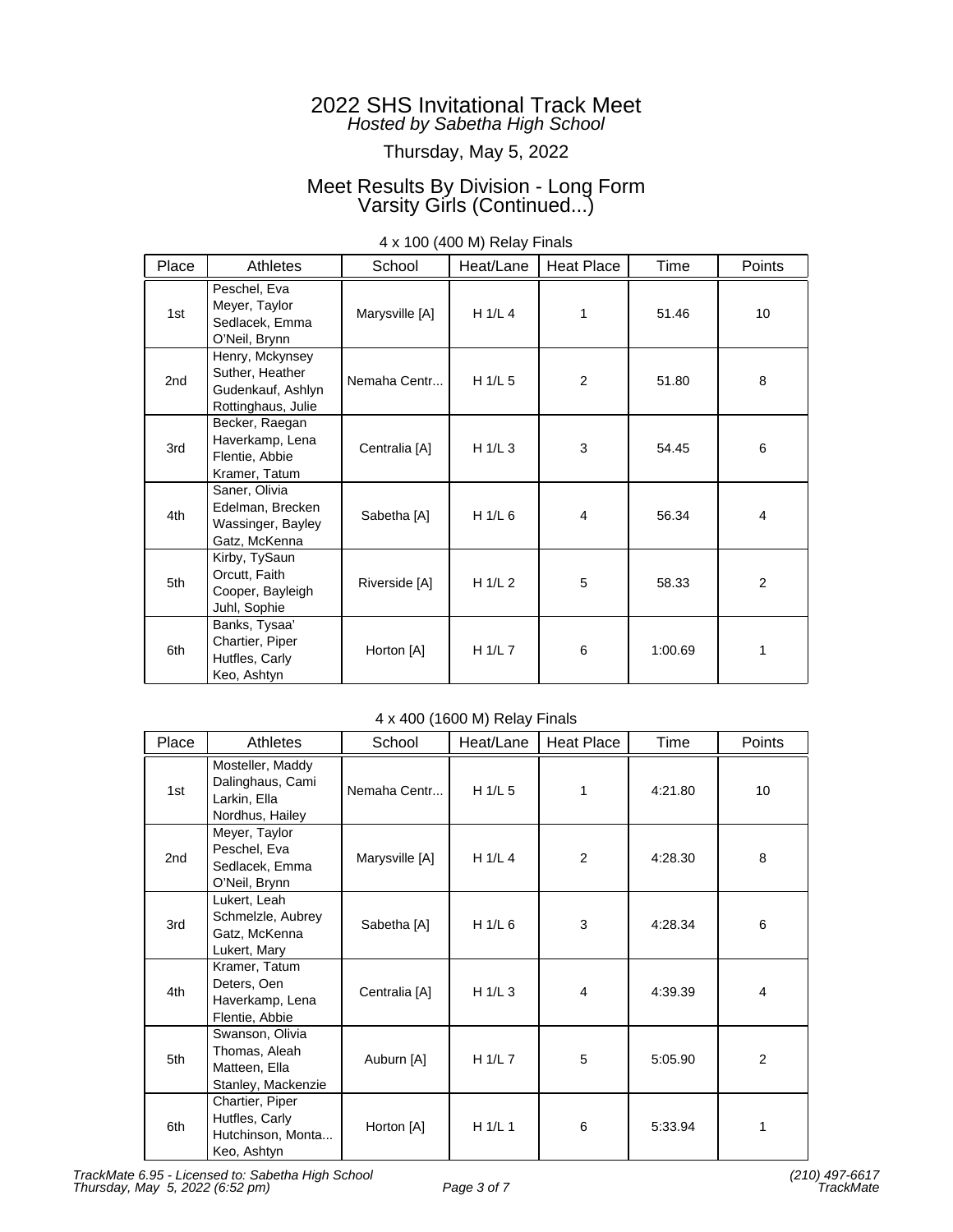## Thursday, May 5, 2022

## Meet Results By Division - Long Form Varsity Girls (Continued...)

### 4 x 400 (1600 M) Relay Finals (Continued...)

| Place | Athletes                                                              | School       | Heat/Lane | Heat Place | Time | <b>Points</b> |
|-------|-----------------------------------------------------------------------|--------------|-----------|------------|------|---------------|
|       | Bigham, Emma<br>Hageman, Maizie<br>Faulenbach, Amelie<br>Morton, Dani | Hiawatha [A] | H $1/L2$  |            |      |               |

### 4 x 800 (3200 M) Relay Finals

| Place           | Athletes                                                                  | School        | Heat/Lane | Heat Place    | Time     | Points |
|-----------------|---------------------------------------------------------------------------|---------------|-----------|---------------|----------|--------|
| 1st             | Schmelzle, Aubrey<br>Metzger, Laura<br>Bowles, Lauren<br>Lukert, Mary     | Sabetha [A]   | H 1/L 4   |               | 11:06.49 | 10     |
| 2 <sub>nd</sub> | Miller, Margaret<br>Billings, Kristen<br>Thomas, Alivia<br>Thomas, Aleah  | Auburn [A]    | H $1/L$ 5 | $\mathcal{P}$ | 11:31.83 | 8      |
| 3rd             | Haverkamp, Lena<br>Allen, Morgan<br>Stallbaumer, Monica<br>Flentie, Abbie | Centralia [A] | H $1/L$ 3 | 3             | 11:48.49 | 6      |

### 100 M Hurdles Finals

| Place | Athlete             | School         | Heat/Lane | <b>Heat Place</b> | Time  | Points         |
|-------|---------------------|----------------|-----------|-------------------|-------|----------------|
| 1st   | Grant, Leah         | Auburn         | $H$ 2/L 4 |                   | 16.06 | 10             |
| 2nd   | Honeyman, Cali      | Nemaha Central | $H$ 2/L 5 | 2                 | 16.50 | 8              |
| 3rd   | Frye, Dahlia        | Marysville     | H $2/L$ 3 | 3                 | 18.45 | 6              |
| 4th   | Kramer, Shea        | Marysville     | H $2/L$ 2 | 4                 | 18.68 | $\overline{4}$ |
| 5th   | Deters, Oen         | Centralia      | H $1/L$ 4 |                   | 19.67 | 2              |
| 6th   | Baldwin, Karmen     | Riverside      | H $2/L$ 7 | 5                 | 19.69 |                |
| 7th   | Orcutt, Faith       | Riverside      | H $1/L$ 6 | 2                 | 21.04 |                |
| 8th   | Gatz, McKenna       | Sabetha        | H $1/L$ 5 | 3                 | 21.56 |                |
| 9th   | Broxterman, Marissa | Centralia      | H $1/L2$  | 4                 | 21.75 |                |
| 10th  | Bailey, Eve         | Sabetha        | H $1/L$ 3 | 5                 | 21.93 |                |
|       | Meyer, Taylor       | Marysville     | H $2/L$ 6 |                   |       |                |

#### 300 M Hurdles Finals

| Place | Athlete        | School         | Heat/Lane | <b>Heat Place</b> | Time  | Points |
|-------|----------------|----------------|-----------|-------------------|-------|--------|
| 1st   | Grant, Leah    | Auburn         | H $1/L$ 4 |                   | 48.67 | 10     |
| 2nd   | Honeyman, Cali | Nemaha Central | H $1/L$ 5 | 2                 | 51.34 | 8      |
| 3rd   | Soto, Maliyah  | Horton         | H $1/L$ 3 | 3                 | 54.14 | 6      |
| 4th   | Frye, Dahlia   | Marysville     | H $1/L$ 6 |                   | 54.92 | 4      |
| 5th   | Harries, Afton | Marysville     | H $1/L2$  | 5                 | 55.83 | 2      |
| 6th   | Kramer, Shea   | Marysville     | H $1/L$ 7 | 6                 | 57.65 |        |
| 7th   | Bailey, Eve    | Sabetha        | H $1/L$ 1 |                   | 59.67 |        |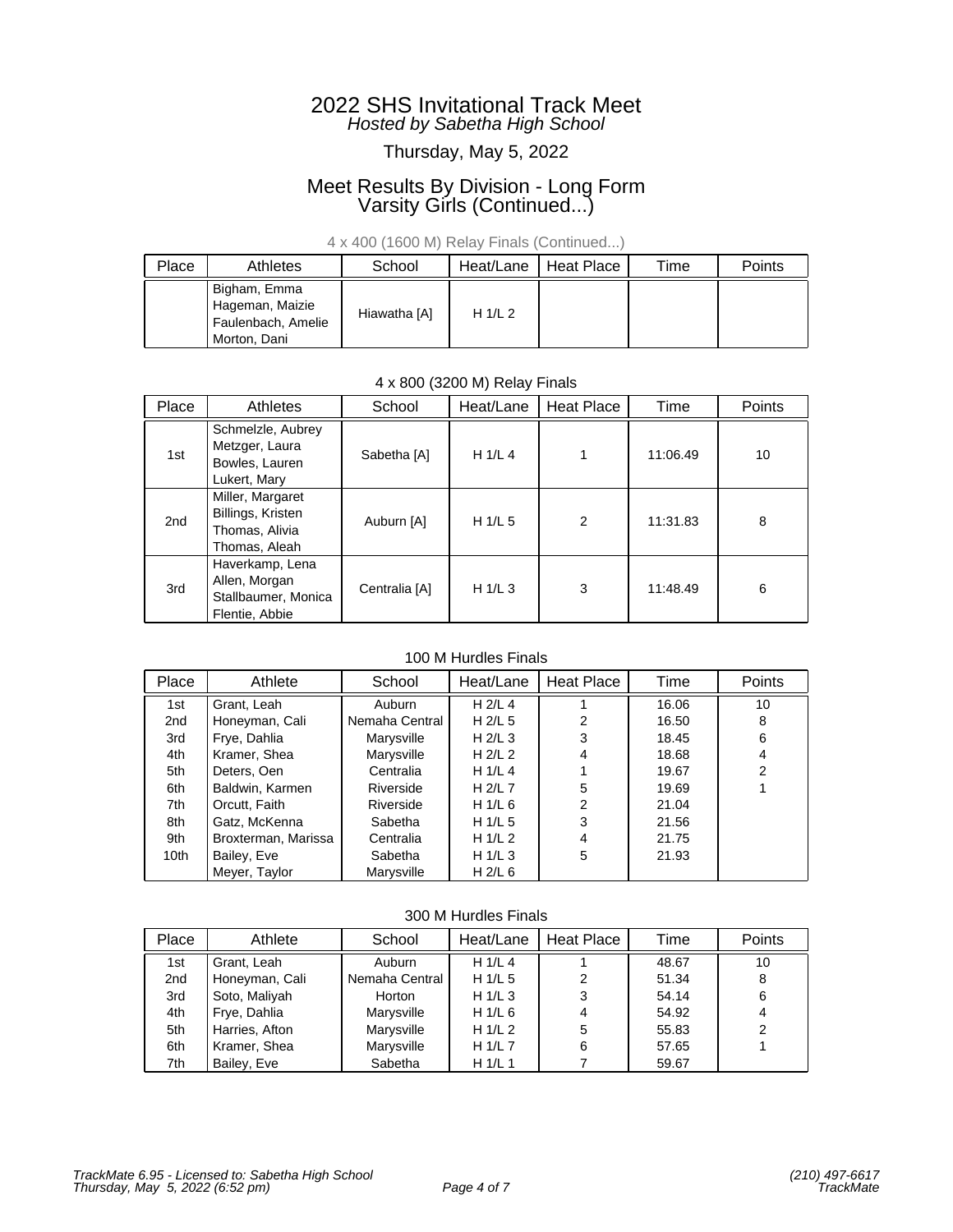## Thursday, May 5, 2022

## Meet Results By Division - Long Form Varsity Girls (Continued...)

### Long Jump Finals

| Place            | Athlete           | School         | Flight   | <b>Distance</b>  | <b>Points</b>  |
|------------------|-------------------|----------------|----------|------------------|----------------|
| 1st              | Soto, Maliyah     | Horton         | Flight 1 | $15' - 8"$       | 10             |
| 2 <sub>nd</sub>  | Peschel, Eva      | Marysville     | Flight 1 | 15'-6 1/2"       | 8              |
| 3rd              | Honeyman, Cali    | Nemaha Central | Flight 1 | 15'-0 3/4"       | 6              |
| 4th              | Henry, Mckynsey   | Nemaha Central | Flight 1 | $14' - 10"$      | 4              |
| $5th*$           | Baldwin, Karmen   | Riverside      | Flight 1 | $14' - 8"$       | $\mathfrak{p}$ |
| 6th*             | Holle, Claire     | Marysville     | Flight 1 | $14' - 8"$       |                |
| $7th^*$          | Juhl, Sophie      | Riverside      | Flight 1 | $14' - 41/2"$    |                |
| 8th*             | Cooper, Bayleigh  | Riverside      | Flight 1 | $14' - 41/2"$    |                |
| 9th              | Matteen, Ella     | Auburn         | Flight 1 | $14' - 3"$       |                |
| 10th             | Schmelzle, Aubrey | Sabetha        | Flight 1 | 14'-2 1/2"       |                |
| 11th             | Harries, Afton    | Marysville     | Flight 1 | $13' - 7"$       |                |
| 12 <sub>th</sub> | Hutchinson, Monta | Horton         | Flight 1 | $11' - 0$ $1/2"$ |                |
| 13 <sub>th</sub> | Banks, Tysaa'     | Horton         | Flight 1 | $10' - 51/2"$    |                |
| 14th             | Peterson, Trista  | Nemaha Central | Flight 1 | $7' - 8"$        |                |

### Shot Put Finals

| Place | Athlete            | School         | Flight   | Distance    | Points |
|-------|--------------------|----------------|----------|-------------|--------|
| 1st   | Darnell, Jaeleigh  | Auburn         | Flight 1 | $36' - 10"$ | 10     |
| 2nd   | Sperfslage, Kylee  | Nemaha Central | Flight 1 | $35' - 7"$  | 8      |
| 3rd   | Dalinghaus, Cami   | Nemaha Central | Flight 1 | $34' - 7"$  | 6      |
| 4th   | Spurgeon, Kayla    | Marysville     | Flight 1 | 32'-5 1/2"  | 4      |
| 5th   | Garrison, Harmonie | Horton         | Flight 1 | $31' - 1"$  | 2      |
| 6th*  | Diller, Sutton     | Hiawatha       | Flight 1 | $30' - 11"$ | 1      |
| 7th*  | Baltensperger, Zoe | Auburn         | Flight 1 | $30' - 11"$ |        |
| 8th   | Spurgeon, Kadence  | Marysville     | Flight 1 | $30' - 4"$  |        |
| 9th   | Scoby, Halle       | Sabetha        | Flight 1 | 28'-11"     |        |
| 10th  | Bergman, Kyra      | Centralia      | Flight 1 | 28'-10"     |        |
| 11th  | Ingalls, Hailey    | Marysville     | Flight 1 | $28' - 6"$  |        |
| 12th  | Hutfles, Carly     | Horton         | Flight 1 | $27' - 10"$ |        |
| 13th  | Boller, Amayah     | Horton         | Flight 1 | 27'-6 1/2"  |        |
| 14th  | Hinton, Kaylee     | Hiawatha       | Flight 1 | $26' - 8"$  |        |
| 15th  | Nonnast, Reve      | Sabetha        | Flight 1 | $25' - 5"$  |        |
| 16th  | Claycamp, Kaitlyn  | Wetmore        | Flight 1 | $24' - 11"$ |        |
| 17th  | Noel, De'Keytreon  | Riverside      | Flight 1 | 24'-7 1/2"  |        |
| 18th  | Vandiver, Rachel   | Wetmore        | Flight 1 | $23' - 7"$  |        |
| 19th  | Foote, Kaylee      | Wetmore        | Flight 1 | $23' - 3"$  |        |
| 20th  | Hedrick, Bella     | Hiawatha       | Flight 1 | $20' - 7"$  |        |
| 21st  | Cera, Makayla      | Riverside      | Flight 1 | $20' - 6"$  |        |
| 22nd  | Koch, Paige        | Sabetha        | Flight 1 | 16'-7 1/2"  |        |
| 23rd  | Peterson, Trista   | Nemaha Central | Flight 1 | $14' - 5"$  |        |

### Discus Finals

| Place | Athlete            | School         | Flight   | <b>Distance</b> | Points |
|-------|--------------------|----------------|----------|-----------------|--------|
| 1st   | Scoby, Halle       | Sabetha        | Flight 1 | $110' - 2"$     | 10     |
| 2nd   | Dalinghaus, Cami   | Nemaha Central | Flight 1 | $104' - 11"$    | 8      |
| 3rd   | Darnell, Jaeleigh  | Auburn         | Flight 1 | $99' - 2"$      | 6      |
| 4th   | Spurgeon, Kayla    | Marysville     | Flight 1 | $94' - 4"$      |        |
| 5th   | Larkin, Ella       | Nemaha Central | Flight 1 | $92' - 3"$      | 2      |
| 6th   | Baltensperger, Zoe | Auburn         | Flight 1 | $92' - 2"$      |        |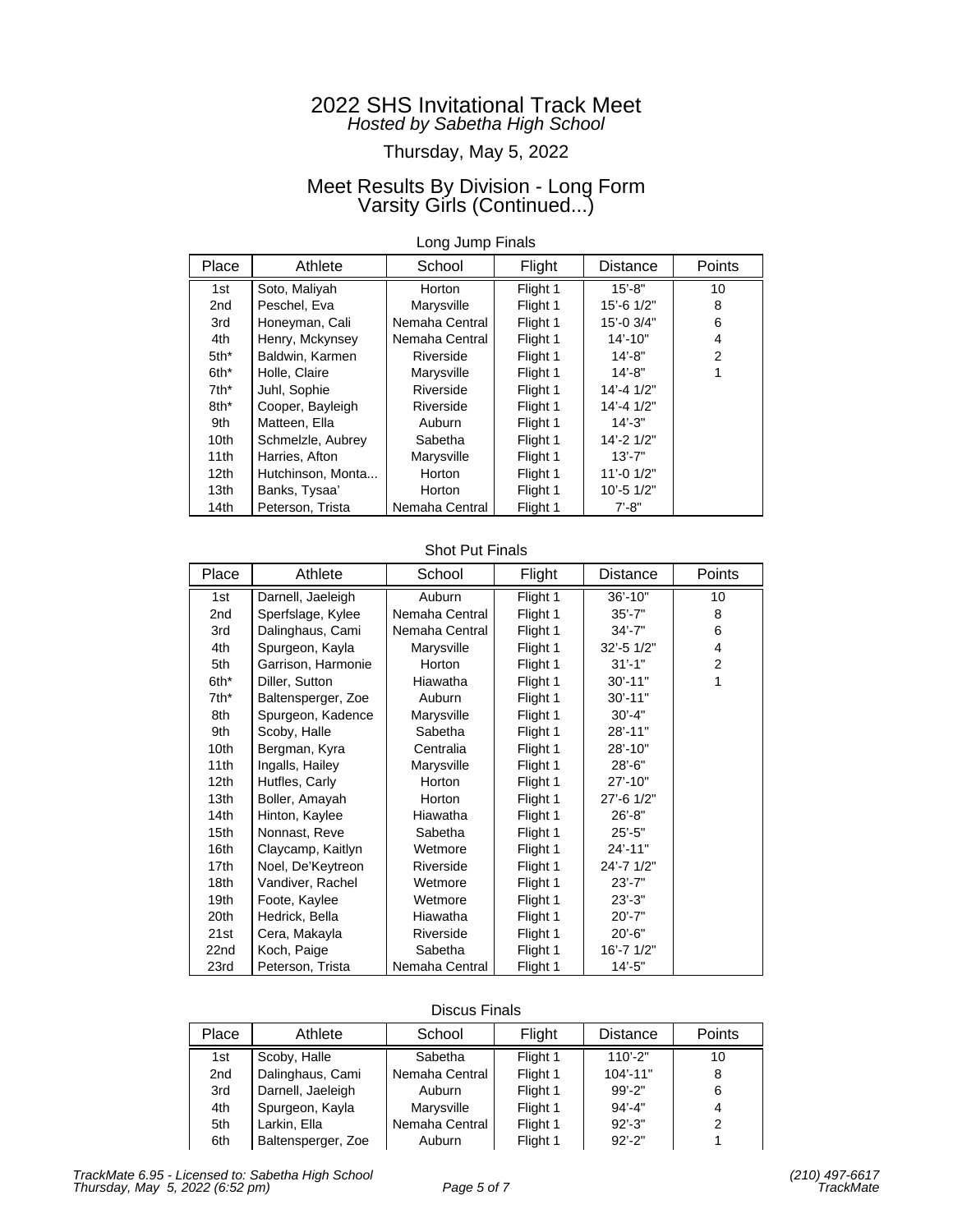## Thursday, May 5, 2022

## Meet Results By Division - Long Form Varsity Girls (Continued...)

| Place            | Athlete            | School         | Flight   | Distance    | Points |
|------------------|--------------------|----------------|----------|-------------|--------|
| 7th              | Diller, Sutton     | Hiawatha       | Flight 1 | $86' - 5"$  |        |
| 8th              | Hinton, Kaylee     | Hiawatha       | Flight 1 | $85' - 11"$ |        |
| 9th              | Spurgeon, Kadence  | Marysville     | Flight 1 | $85' - 0''$ |        |
| 10th             | Vering, Aubree     | Marysville     | Flight 1 | $83' - 10"$ |        |
| 11th             | Sperfslage, Kylee  | Nemaha Central | Flight 1 | $82' - 11"$ |        |
| 12 <sub>th</sub> | Ohlsen, Katelyn    | Centralia      | Flight 1 | $82' - 6"$  |        |
| 13 <sub>th</sub> | Bergman, Kyra      | Centralia      | Flight 1 | $79' - 3"$  |        |
| 14th             | Garrison, Harmonie | Horton         | Flight 1 | $77' - 0''$ |        |
| 15th             | Strathman, Kenzie  | Wetmore        | Flight 1 | 74'-10"     |        |
| 16th             | Claycamp, Kaitlyn  | Wetmore        | Flight 1 | $72' - 6"$  |        |
| 17th             | Goodman, Laura     | Sabetha        | Flight 1 | $68' - 3"$  |        |
| 18 <sub>th</sub> | Noel, De'Keytreon  | Riverside      | Flight 1 | $68' - 2"$  |        |
| 19 <sub>th</sub> | Nonnast, Reve      | Sabetha        | Flight 1 | 68'-0 1/2"  |        |
| $20th*$          | Hutfles, Carly     | Horton         | Flight 1 | $67' - 6"$  |        |
| $21st^*$         | Niehues, Kinzey    | Centralia      | Flight 1 | $67' - 6"$  |        |
| 22nd             | Chartier, Piper    | Horton         | Flight 1 | $67' - 1"$  |        |
| 23rd             | Vandiver, Rachel   | Wetmore        | Flight 1 | $63' - 11"$ |        |
| 24th             | Cera, Makayla      | Riverside      | Flight 1 | $52' - 9"$  |        |
| 25th             | Hedrick, Bella     | Hiawatha       | Flight 1 | 48'-9"      |        |

Discus Finals (Continued...)

### Triple Jump Finals

| Place           | Athlete            | School         | Flight   | <b>Distance</b> | Points         |
|-----------------|--------------------|----------------|----------|-----------------|----------------|
| 1st             | Rottinghaus, Julie | Nemaha Central | Flight 1 | $31' - 9"$      | 10             |
| 2 <sub>nd</sub> | Juhl, Sophie       | Riverside      | Flight 1 | $31' - 4"$      | 8              |
| 3rd             | Harries, Afton     | Marysville     | Flight 1 | 30'-10 1/2"     | 6              |
| 4th             | Matteen, Ella      | Auburn         | Flight 1 | $30' - 0''$     | 4              |
| 5th             | Lutz, Presley      | Nemaha Central | Flight 1 | 28'-6 1/2"      | $\overline{2}$ |
| 6th             | De Buen, Sabina    | Nemaha Central | Flight 1 | 28'-3 1/2"      |                |
| 7th             | Cooper, Bayleigh   | Riverside      | Flight 1 | $28' - 0$ "     |                |
| 8th             | Fillmore, Taylor   | Wetmore        | Flight 1 | $27' - 11"$     |                |
| 9th             | Edelman, Brecken   | Sabetha        | Flight 1 | $27' - 4"$      |                |
| 10th            | Nichols, Rylie     | Wetmore        | Flight 1 | 27'-0 1/2"      |                |
| 11th            | Hutchinson, Monta  | Horton         | Flight 1 | $26' - 1"$      |                |
| 12th            | Noel, De'Keytreon  | Riverside      | Flight 1 | $22' - 8"$      |                |
| 13th            | Banks, Tysaa'      | Horton         | Flight 1 | $19' - 7"$      |                |

#### Javelin Finals

| Place | Athlete              | School         | Flight   | <b>Distance</b> | <b>Points</b> |
|-------|----------------------|----------------|----------|-----------------|---------------|
| 1st   | Sperfslage, Kylee    | Nemaha Central | Flight 1 | $97' - 6"$      | 10            |
| 2nd   | Stallbaumer, Hillary | Nemaha Central | Flight 1 | $94' - 7"$      | 8             |
| 3rd   | Deters, Oen          | Centralia      | Flight 1 | $91' - 7"$      | 6             |
| 4th   | Stallbaumer, Emma    | Nemaha Central | Flight 1 | $90' - 7"$      | 4             |
| 5th   | Spurgeon, Kayla      | Marysville     | Flight 1 | $89' - 9"$      | 2             |
| 6th   | Keo, Ashtyn          | Horton         | Flight 1 | $88' - 1"$      |               |
| 7th   | Goodman, Laura       | Sabetha        | Flight 1 | $86' - 1"$      |               |
| 8th   | Larson, Karis        | Wetmore        | Flight 1 | $84' - 7"$      |               |
| 9th   | Vering, Aubree       | Marysville     | Flight 1 | $82' - 8"$      |               |
| 10th  | Nester, Avery        | Marysville     | Flight 1 | $80' - 10"$     |               |
| 11th  | Grimes, Mya          | Sabetha        | Flight 1 | $75' - 8"$      |               |